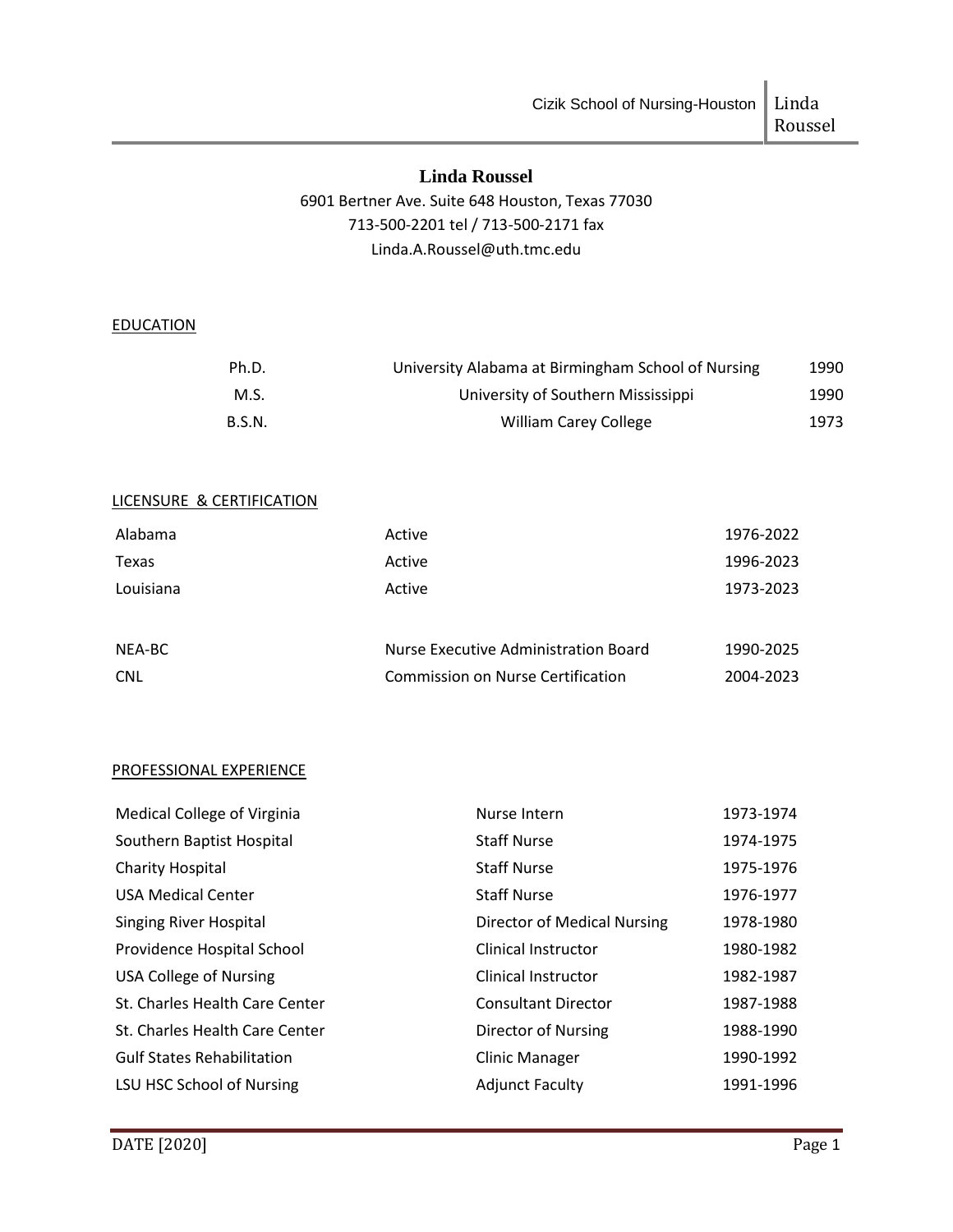Cizik School of Nursing-Houston | Linda

| Linda   |  |
|---------|--|
| Roussel |  |

| Elmwood Medical Center                     | Vice President of Nursing   | 1992-1993    |
|--------------------------------------------|-----------------------------|--------------|
| Southwest Medical Center                   | Long Term Care Consultant   | 1993-1994    |
| <b>Rehabilitation Living Center</b>        | Consultant                  | 1990-1996    |
| University of Texas HSC School of Nursing  | <b>Adjunct Faculty</b>      | 1994-1996    |
| <b>Rehabilitation Living Center</b>        | Program Director            | 1996-1999    |
| LSU HSC School of Nursing                  | Associate Professor         | 1996-2002    |
| <b>USA College of Nursing</b>              | Associate Professor         | 2002-2006    |
| <b>USACollege of Nursing</b>               | <b>Tenured Professor</b>    | 2006-2013    |
| Our Neighborhood Clinic USA Medical Center | <b>Clinic Manager</b>       | 2009-2013    |
| <b>UAB School of Nursing</b>               | <b>DNP Program Director</b> | 2013-2018    |
| <b>UAB School of Nursing</b>               | Professor                   | 2013-2018    |
| <b>Creative Care Management Options</b>    | Consultant/Case Manager     | 1999-Present |
| <b>Texas Woman's University</b>            | Professor/Consultant        | 2018-Present |
| UT Houston Cizik School of Nursing         | Professor                   | 2021-Present |

# HONORS & AWARDS

| <b>Nursing Scholarship</b>                                                | <b>Harriet Mather Award for Graduate Studies</b> | 1973 |
|---------------------------------------------------------------------------|--------------------------------------------------|------|
| Honors                                                                    | Phi Kappa Phi National Honors Society            | 1977 |
| <b>Outstanding Practice</b>                                               | Sigma Theta Tau, Zeta Gamma Chapter              | 1985 |
| <b>Nursing Scholarship</b>                                                | Saad Foundation                                  | 1986 |
| <b>Nursing Scholarship</b>                                                | Alabama Board of Nursing                         | 1989 |
| Distinguished Alumni Award                                                | <b>William Carey College</b>                     | 1997 |
| <b>Faculty Community Service Award</b>                                    | <b>USA College of Nursing</b>                    | 2007 |
| <b>Recognized Outstanding President</b>                                   | Alabama Organization of Nurse Executives         | 2007 |
| <b>Faculty Scholarship Award</b>                                          | <b>USA College of Nursing</b>                    | 2008 |
| Book of the Year                                                          | American Journal of Nursing                      | 2009 |
| <b>Outstanding Service Award</b>                                          | Sigma Theta Tau, Zeta Gamma Chapter              | 2010 |
| Semoon & Younshin Chang Endowed<br><b>Award for Humanitarian Services</b> | University of Alabama                            | 2011 |
| <b>CNL Vanguard Educator Award</b>                                        | American Association of Colleges of Nursing      | 2015 |
| Fellow                                                                    | American Academy of Nursing                      | 2015 |
| <b>Excellent 5-Star Review</b>                                            | Doody's Review, Jones and Bartlett Publishers    | 2016 |
| <b>Graduate Mentor Award</b>                                              | University of Alabama Birmingham                 | 2017 |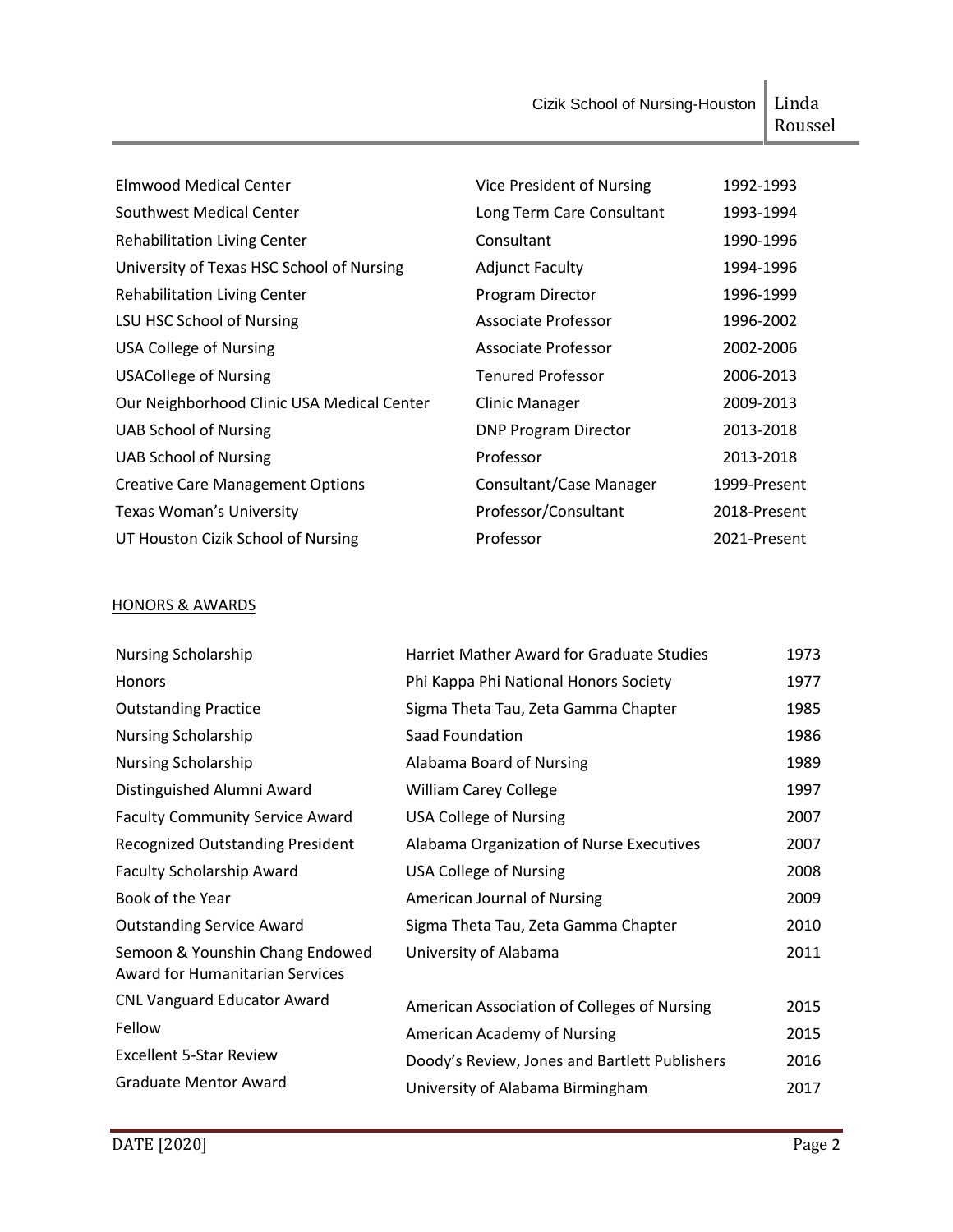# **GRANTS**

#### Research Grants

Nurses' Satisfaction: A Qualitative Study, Sigma Theta Tau, Zeta Gamma Chapter, Co-Investigator, 2006.

Patient and Nurses Perception of Pain Management, Sigma THeta Tau, Zeta Gamma Chapter, Co-Investigator, 2007.

Perception of Expected Outcomes for a DNP Program, University of Alabama SON DSA Research Project, \$7,000.00, 2015.

#### Educational Grants

Clinical Nurse Leader Development, Health Resources and Services Administration, Collaborator, 2007.

Clinical Nurse Leader Development, Health Resources and Services Administration, Collaborator, 2008.

Shared Decision-Making in Cardiovascular Disease, Dean's Grant, USA College of Nursing, Principal Investigator, \$3,100.00, 2009.

Staff Engagement: Spreading TCAB, Dean's Grant, USA College of Nursing, Principal Investigator, \$2,200.00, 2009.

Clinical Nurse Leader Development, Health Resources and Services Administration, Collaborator, 2009.

Our Neighborhood Healthcare Clinic, Health Resources and Services Administration, Principal Investigator, \$1,200,000.00, 2009.

Heart Health in the Neighborhood, Dean's Grant, University of South Alabama College of Nursing, Principal Investigator, \$12,000.00, 2010.

Clinical Nurse Leader Development, Health Resources and Services Administration, Collaborator, 2010.

Our Neighborhood Healthcare Clinic, Health Resources and Services Administration, Principal Investigator, \$1,200,000.00, 2010.

Advancing Frontline Engagement, Dean's Grant, USA College of Nursing, Co-Investigator, Non-Funded, 2011.

Our Neighborhood Healthcare Clinic, Health Resources and Services Administration, Principal Investigator, \$1,200,000.00, 2011.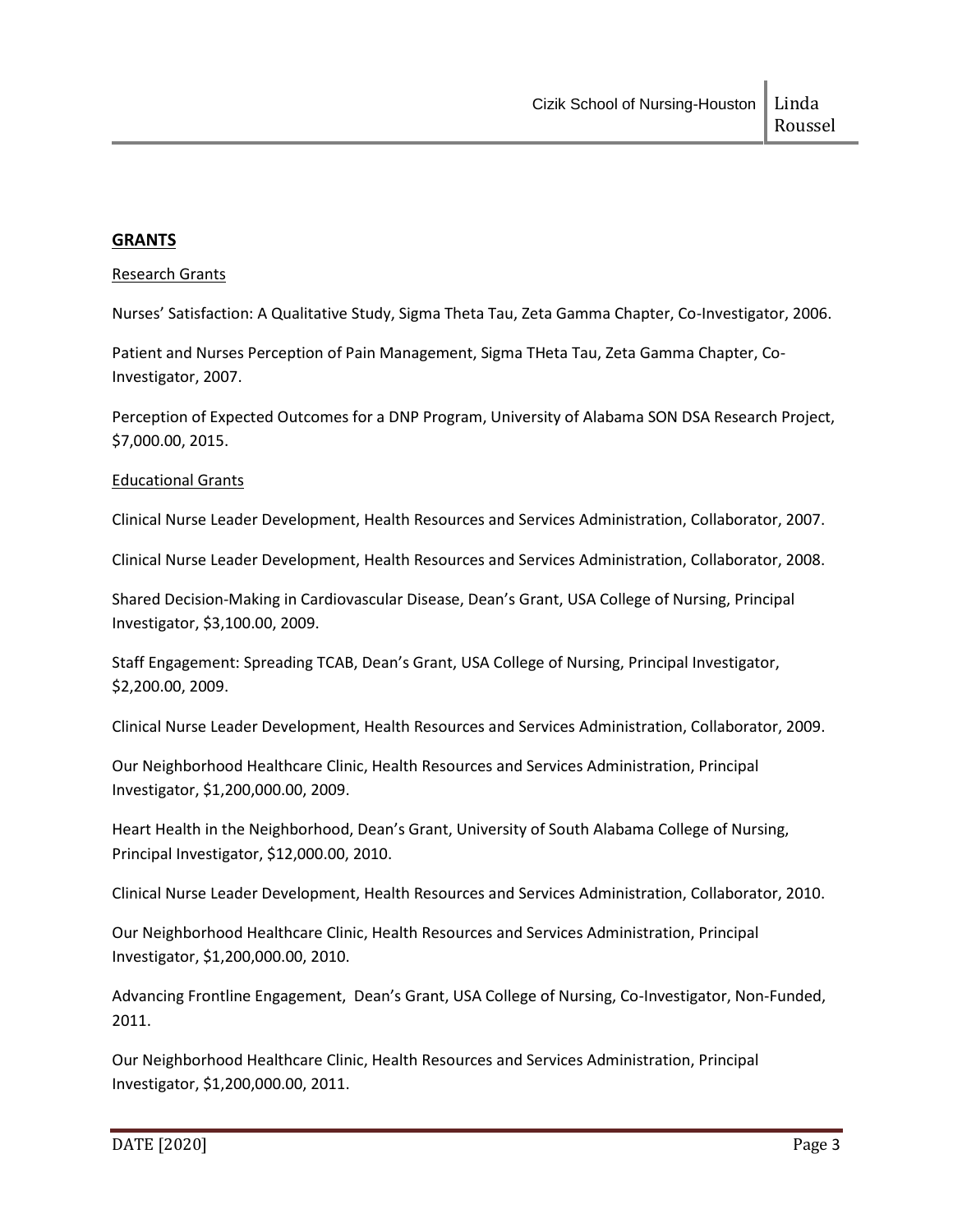Interprofessional Collaborative Practice: Development of Faculty Competencies, Vice President of USA Health Science Center, Collaborator, Non-Funded, 2012.

Cultural and Spiritual Sensitivity As a Model For Individualized Diabetic Management, National Center for Minority Health and Health Disparities, Collaborator, Non-Funded, 2012.

Our Neighborhood Healthcare Clinic, Health Resources and Services Administration, Principal Investigator, \$1,200,000.00, 2012.

Our Neighborhood Healthcare Clinic, Health Resources and Services Administration, Principal Investigator, \$1,200,000.00, 2013.

Our Neighborhood Healthcare Clinic, Health Resources and Services Administration, Principal Investigator, \$1,200,000.00, 2014.

Uptake of Best Practices in Managing Readmissions: Assessing Gaps in Evidence-Based Care, UTHSCSA IIMS/CTSA, Co-Investigator, 2016.

# Other Funded Projects Including Contracts for Service

KIP Center, Alabama Department of Mental Health, \$5,000.00, 2003.

STAR-2 Frontline Engagement, Improvement Science Research Network, Co-Investigator, 2012.

Improve Access to Care for Vulnerable Populations, Community Foundation of Greater Birmingham, Principal Investigator, \$75,000.00, 2017.

# **PUBLICATIONS**

## Peer Reviewed Publications

Pharez, C., Walls, N., Roussel, L., & Broome, B. (2008). Combining creativity and community partnership in mental health clinical experiences. *Nursing Education Perspectives*.

Dearmon, V., Roussel, L., Buckner, F. B., Mulekar, M., Pamrenke, B., Salas, S., Mosley, A., & Brown, S. (2012). Transforming care at the bedside: Enhancing and value-added care. *Journal of Nursing Management*., doi: 10.1111/j.1365-2834.2012.01412.x.

Roussel, L., Dearmon, V., Buckner, E., Pomrenke, B., Salas, S., Mosley, A., & Brown, S. (2012). Change can be good: Unit perspectives from transforming care at the bedside (TCAB). *Nursing Administration Quarterly, 36 (3)*, 203-209.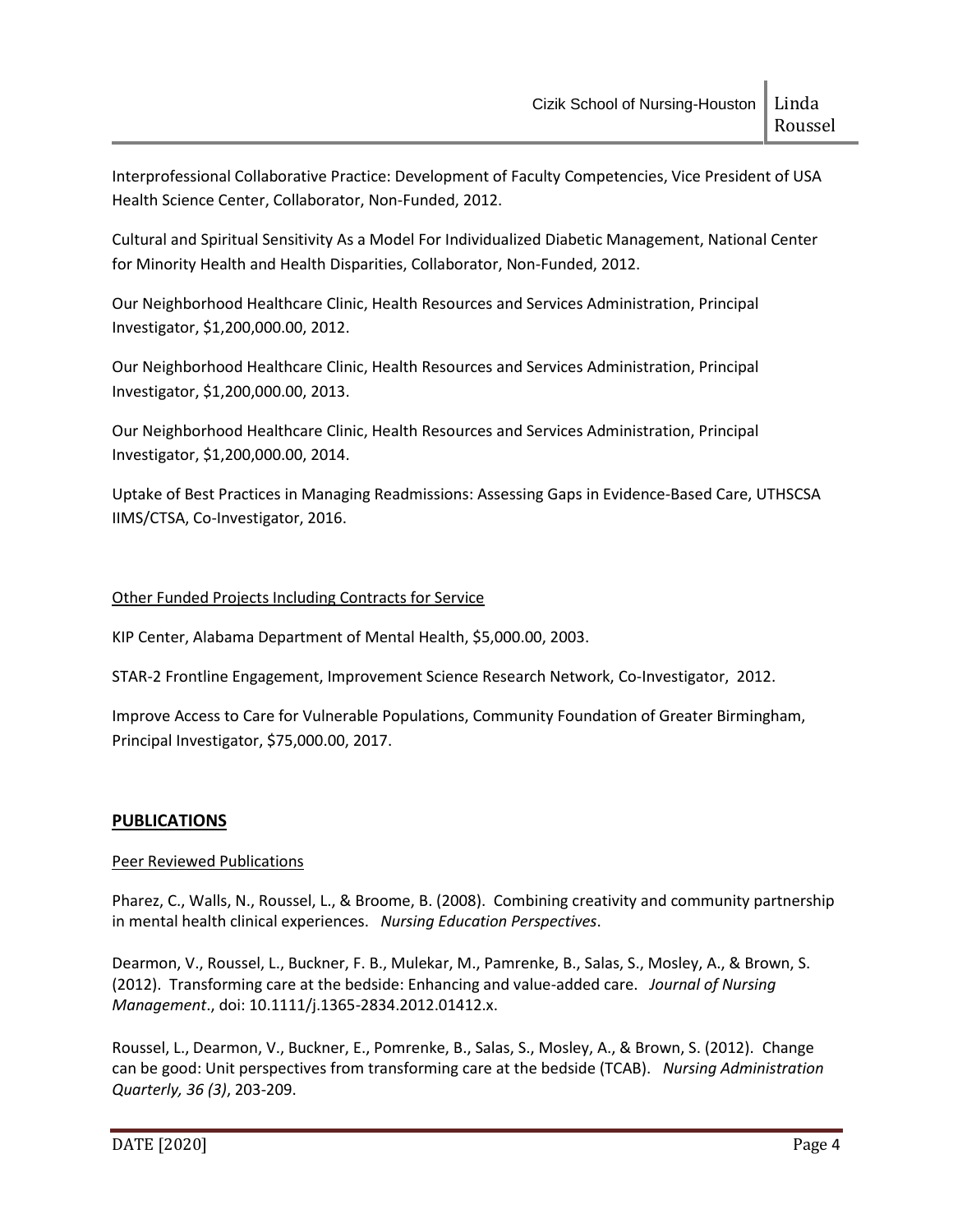Fruh, S., Mulekar, M., Hall, H., King, J., Jezek, K., & Roussel, L. (2012). Benefits of family meals with adolescents: Nurse practitioners' perspective. *Journal of Nurse Practitioners, 8 (4)*, 280-287.

Longo, A. M., Roussel, L., Hoying, C., & Pennington, S. (2013). The frontline clinical manager identifying direct reports level of practice. *Journal of Pediatric Oncology Nursing*. *Dissertation*

Polancich, S., Roussel, L., Patrician, P., & Moat, D. (2014). Examining the root cause analysis process: An observational assessment of the use of the RCA in the healthcare environment. *Patient Safety & Quality Healthcare*.

Polancich, S., Roussel, L., & Patrician, P. (2014). Best Practices for Conducting an RCA: Are there any? *Patient Safety & Quality Healthcare*.

Harmon, C. S., Fogle, M., & Roussel, L. (2015). Then and now: Nurses' perception of the electronic health record. *Online Journal of Nursing Informatics*.

Graves, B., Polancich, S., Roussel, L., & O'Neil, . (2016). A regional consortium for Doctor of Nursing Practice (DNP) Education: Integrating improvement science into the curriculum (part 2). *Journal of Professional Nursing*.

Graves, B., O'Neil, ., Roussel, L., & Polancich, S. (2016). A regional consortium for Doctor of Nursing Practice (DNP) Education: Integrating evidence-based practice into the curriculum (Part 1). *Journal of Professional Nursing*.

lvankova, N., lvankova,, H., & Roussel, L. (2017). Theory and practice of using mixed methods in translational research: A cross-disciplinary perspective. *International Journal of Multiple Research Approaches*.

Arrieta, M., Hudson, K., Shaw, T., Roussel, L., & Crooks, E. (2017). Consolidating the academic end of a community based participatory research venture to address health disparities. *Journal of higher education outreach and engagement*.

Polancich, S., Coiner, S., Barber, H., Poe, T., & Roussel, L. (2017). Applying the PDSA framework to examine the use of the clinical nurse leader to evaluate pressure ulcer reporting. *Journal of Nursing Care Quality*.

Polancich, S., Roussel, L., Graves, B. A., & O'Neal, P. V. (2017). A regional consortium for doctor of nursing practice education: Integrating improvement science into the curriculum. *Journal of Professional Nursing*.

Waxman, K. T., Roussel, L., Herrin-Griffith, D., & D'Alfonso, J. (2017). The AONE Nurse Executive Competencies: 12 Years Later. *Nurse Leader, 15 (2)*, 120-126.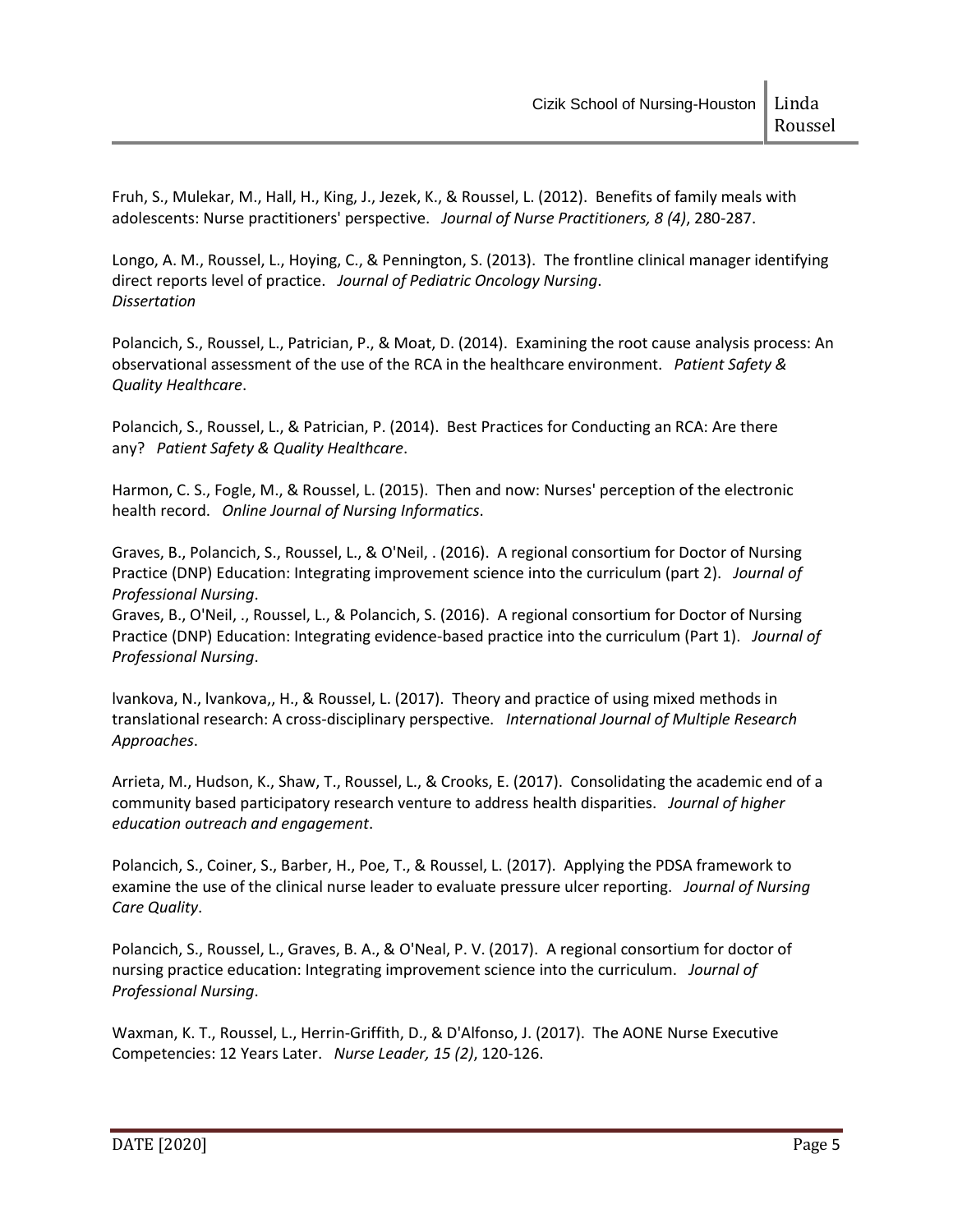Stevens, K. R., Engh, E. P., Tubbs-Cooley, H., Conley, D. M., Cupit, T., D'errico, E., ... Roussel, L.......... & Lindgren, C. L. (2017). Operational failures detected by frontline acute care nurses. *Research in Nursing & Health, 40 (3)*, 197-205.

Graves, B. A., O'neal, P. V., Roussel, L., & Polanchich, S. (2018). EBP Design and Translation: Teaching How to Begin a Scholarly Practice Project. *Worldviews on Evidence-Based Nursing, 15 (2)*, 152-154.

Bender, M., Harris, J. L., LaPointe, R. J., Murphy, E. A., Roussel, L., Stanley, J.M., Thomas, P.L. & Williams, M. (2019). Advancing the clinical nurse leader model through academic-practice-policy partnership. *Nursing Outlook*.

Roussel, L. (2019). Leadership's impact on quality, outcomes, and costs. *Critical Care Nursing Clinics of North America*, 153–163. https://doi.org/10.1016/j.cnc.2019.02.003

Flanagan, J., Turkel, M. C., Roussel, L., & Smith, M. (2021). Nursing knowledge in the doctor of nursing practice curriculum. *Nursing Science Quarterly*, 34(3) 268-274, DOI: 10.1177/08943184211010458 journals.sagepub.com/home/nsq.

## Non-Peer Reviewed Publications

Sanford, J., & Roussel, L. (2007). The CNL role. *Mississippi State Board of Nursing Newsletter*.

Roussel, L. (2009). Depression after brain injury. *Alabama Head Injury Foundation Newsletter*.

Roussel, L. (2019). Leadership's Impact on Quality, Outcomes, and Costs. *Critical Care Nursing Clinics of North America*.

## Books & Chapters

Harris, J. L., Roussel, L. (2009). Networking and Community Advocacy, (pp.65-77), Initiating and Sustaining the Clinical Nurse Leader Role: A Practical Guide. Sudbury, Massachusetts: Jones & Bartlett Learning.

Roussel, L., Ratcliffe, E. (2013), Trends Shaping Nursing Leadership Implications for Education and Practice, (pp.1-22), Management and Leadership for Nurse Administrators 6th ed, Burlington, Massachusetts: Jones & Bartlett Learning.

Roussel, L., Ratcliffe, E. (2013), Conceptualizing Professional Nursing Practice , (pp.23-58), Management and Leadership for Nurse Administrators 6th ed, Burlington, Massachusetts: Jones & Bartlett Learning.

Roussel, L. (2013), Ethical Nurse Leadership, (pp.87-120), Management and Leadership for Nurse Administrators 6th ed, Burlington, Massachusetts: Jones & Bartlett Learning.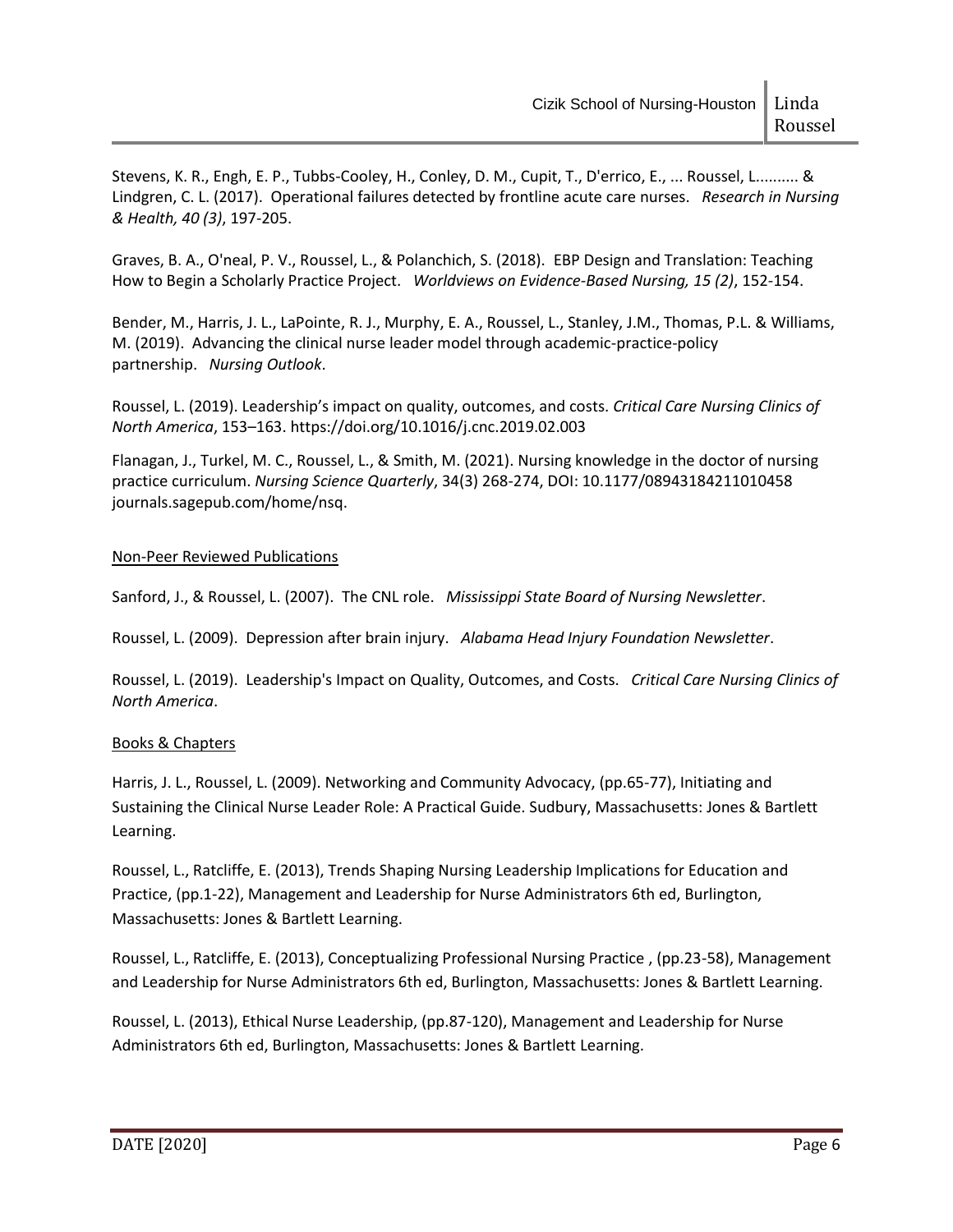Roussel, L., Swansburg, R. (2013), Collaborative Decision Making and Communication: Skills and Practices, (pp.161-212), Management and Leadership for Nurse Administrators 6th ed, Burlington, Massachusetts: Jones & Bartlett Learning.

Roussel, L., Ratcliffe, C. (2013),Transformational Leadership and Evidence Based Management in a Changing World, (pp.729-756), Management and Leadership for Nurse Administrators 6th ed, Burlington, Massachusetts: Jones & Bartlett Learning.

Harris , J., Roussel, L., Thomas, T. (2015), Project Planning & Management: A Guide for Nurses and Interprofessional Teams. Burlington, Massachusetts: Jones & Bartlett Learning.

Hall, H., Roussel, L. (2016), Navigating the Institutional Review Board, (pp.99-122), Evidence-Based Practice. Burlington Massachusetts: Jones & Bartlett Learning.

Hall, H., Roussel, L. (2016), Critical Appraisal of Research-Based Evidence, (pp.125-142), Evidence-Based Practice. Burlington Massachusetts: Jones & Bartlett Learning.

Hall, H., Roussel, L. (2016), The Nature of Evidence: Microsystems, Macrosystems, and Mesosystems, (pp.191-211), Evidence-Based Practice. Burlington Massachusetts: Jones & Bartlett Learning.

Hall, H., Roussel, L. (2016), Quality Improvement and Safety Science: Historical and Future Perspectives, (pp.213-229), Evidence-Based Practice. Burlington Massachusetts: Jones & Bartlett Learning.

Hall, H., Roussel, L. (2016), Improvement Science: Impact on Quality and Patient Safety, (pp.231-245), Evidence-Based Practice. Burlington Massachusetts: Jones & Bartlett Learning.

Hall, H., Roussel, L. (2016), Philosophical and Theoretical Perspectives Guiding Inquiry, (pp.267-280), Evidence-Based Practice. Burlington Massachusetts: Jones & Bartlett Learning.

Hall, H., Roussel, L. (2016), Integrating Research-Based Evidence into Clinical Practice, (pp.331-354), Evidence-Based Practice. Burlington Massachusetts: Jones & Bartlett Learning.

Hall, H., Roussel, L. (2016), Barriers to Evidence-Based Practice in Developing Countries, (pp.375-385), Evidence-Based Practice. Burlington Massachusetts: Jones & Bartlett Learning.

Hall, H., Roussel, L. (2016), Dissemination of the Evidence, (pp.389-398), Evidence-Based Practice. Burlington Massachusetts: Jones & Bartlett Learning.

Harris, J., Roussel, L., Thomas P. (2016), The Clinical Nurse Leader Footprint, (pp.3-10), Initiating and Sustaining the Clinical Nurse Leader Role. Burlington Massachusetts: Jones & Bartlett Learning.

Harris, J., Roussel, L., Thomas P. (2016), The CNL as a Leader in the Microsystem, (pp.23-25), Initiating and Sustaining the Clinical Nurse Leader Role. Burlington Massachusetts: Jones & Bartlett Learning.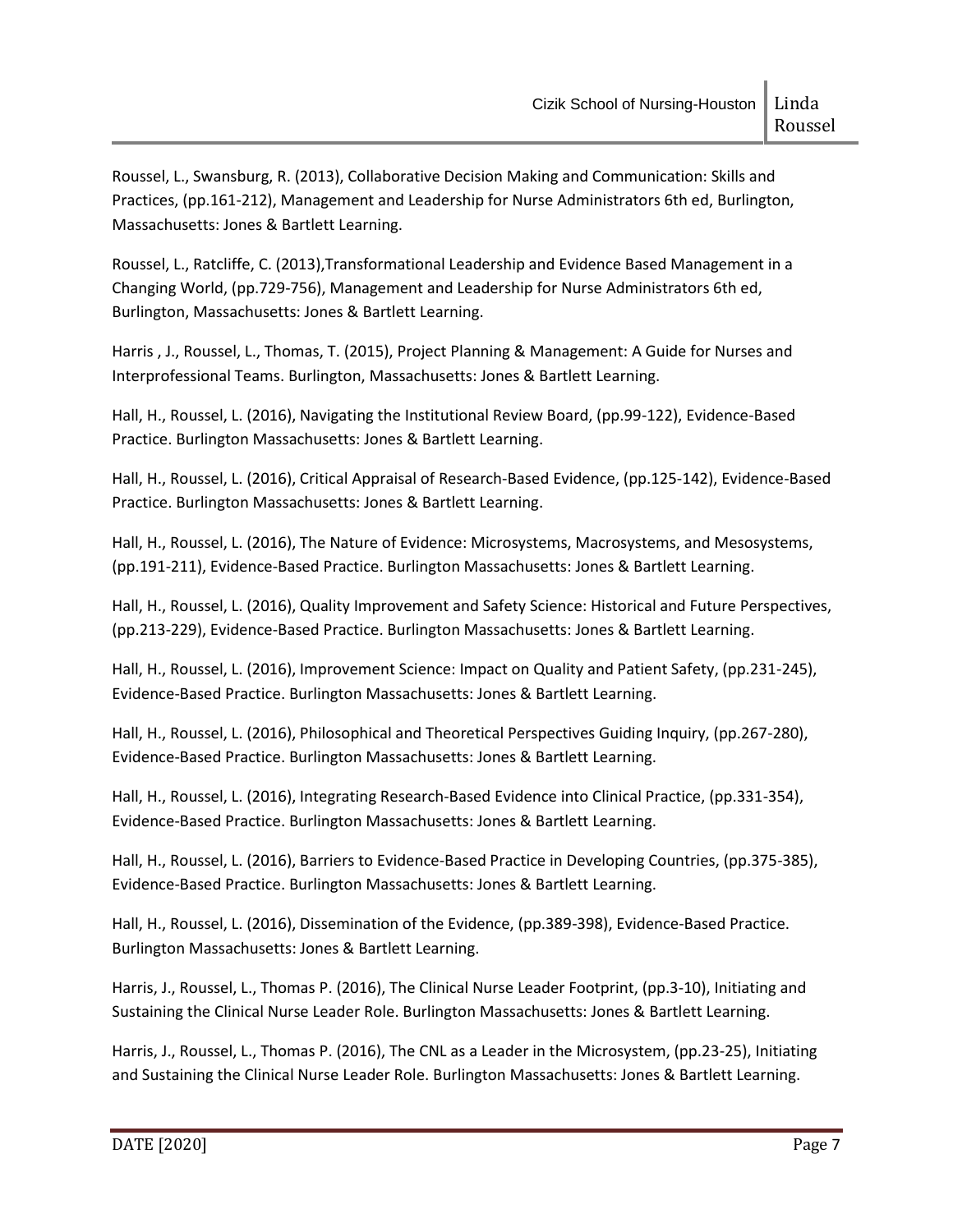Harris, J., Roussel, L., Thomas P. (2016), Networking and Community Advocacy, (pp.65-77), Initiating and Sustaining the Clinical Nurse Leader Role. Burlington Massachusetts: Jones & Bartlett Learning.

Harris, J., Roussel, L., Thomas P. (2016), Creative and Meaningful Clinical Immersions, (pp.109-118), Initiating and Sustaining the Clinical Nurse Leader Role. Burlington Massachusetts: Jones & Bartlett Learning.

Harris, J., Roussel, L., Thomas P. (2016), Transitions in Care: Clinical Nurse Leader Role in Care Coordination, (pp.179-188), Initiating and Sustaining the Clinical Nurse Leader Role. Burlington Massachusetts: Jones & Bartlett Learning.

Harris, J., Roussel, L., Thomas P. (2016), Using Evidence to Guide CNL Practice Outcomes, (pp.219-234), Initiating and Sustaining the Clinical Nurse Leader Role. Burlington Massachusetts: Jones & Bartlett Learning.

Harris, J., Roussel, L., Thomas P. (2016), Population Health and Management in CNL Role, (pp.257-276), Initiating and Sustaining the Clinical Nurse Leader Role. Burlington Massachusetts: Jones & Bartlett Learning.

Harris, J., Roussel, L., Thomas P. (2016), Achieving Excellence in CNL Practice, (pp.357-369), Initiating and Sustaining the Clinical Nurse Leader Role. Burlington Massachusetts: Jones & Bartlett Learning.

Roussel, L., Thomas, P., Ratcliffe, C. (2016), Forces Influencing Nursing Leadership, (pp.3-23), Management and Leadership for Nurse Administrators, Burlington Massachusetts: Jones & Bartlett Learning.

Roussel, L., Thomas, P., Ratcliffe, C. (2016), Leadership Theory and Application for Nurse Administrators, (pp.25-46), Management and Leadership for Nurse Administrators, Burlington Massachusetts: Jones & Bartlett Learning.

Harris, J. L., Roussel, L. A., Thomas, P. L. (2021), The Clinical Nurse Leader Footprint Across the Healthcare Landscape, (pp.1-7), Clinical Nurse Leaders: Beyond the Microsystem, Burlington Massachusetts: Jones & Bartlett Learning.

Harris, J. L., Roussel, L. A., Thomas, P. L. (2021), Creative and Meaningful Clinical Immersions, (pp.215- 224), Clinical Nurse Leaders: Beyond the Microsystem, Burlington Massachusetts: Jones & Bartlett Learning.

Harris, J. L., Roussel, L. A., Thomas, P. L. (2021), Using Evidence to Guide CNL Project and Clinical Outcomes, (pp.227-241), Clinical Nurse Leaders: Beyond the Microsystem, Burlington Massachusetts: Jones & Bartlett Learning.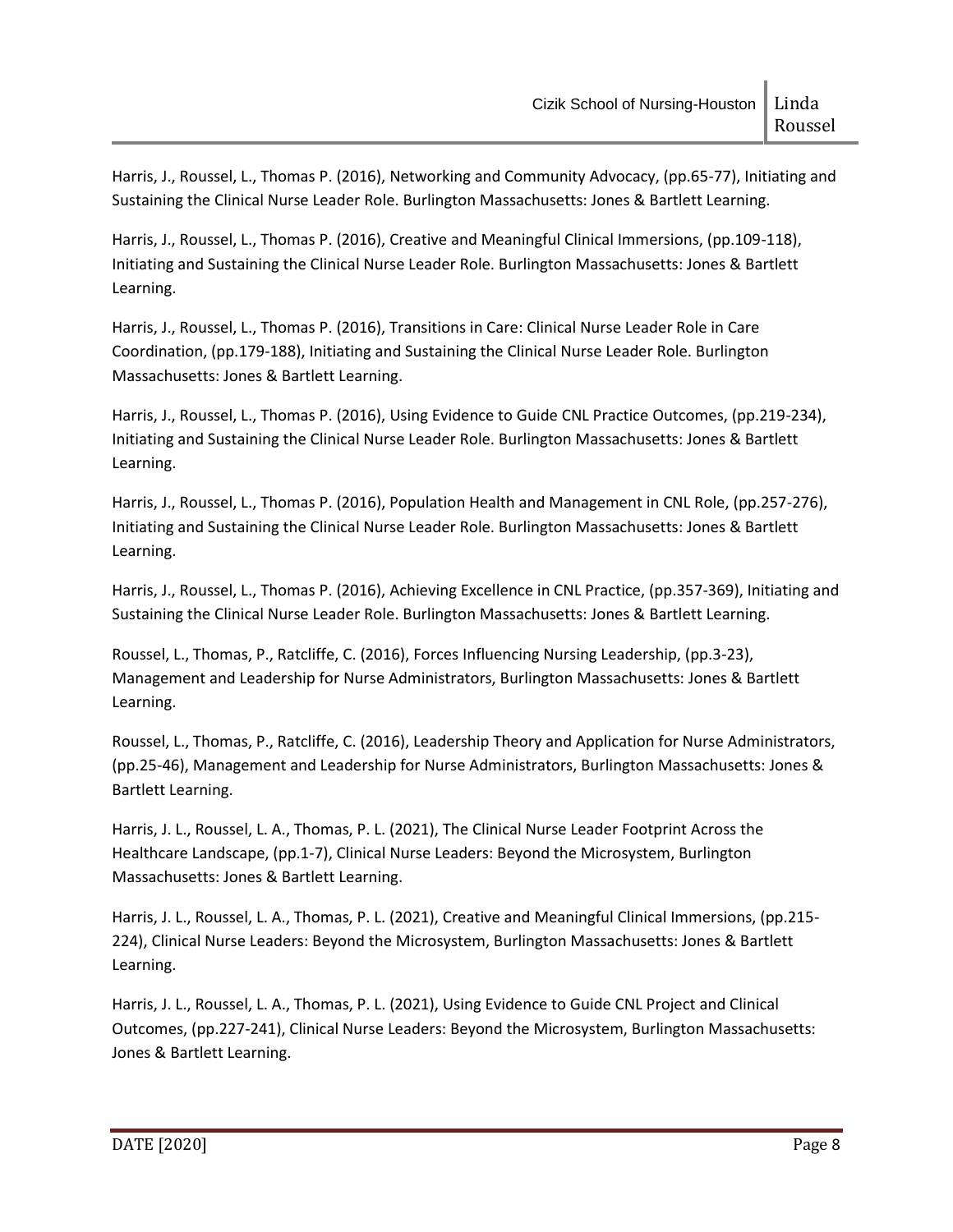Harris, J. L., Roussel, L. A., Thomas, P. L. (2021), Transitions in Care, (pp.313-323), Clinical Nurse Leaders: Beyond the Microsystem, Burlington Massachusetts: Jones & Bartlett Learning.

Harris, J. L., Roussel, L. A., Thomas, P. L. (2021), The CNL's Role in Population Health, (pp.345-351), Clinical Nurse Leaders: Beyond the Microsystem, Burlington Massachusetts: Jones & Bartlett Learning.

Harris, J. L., Roussel, L. A., Thomas, P. L. (2021), Achieving Excellence in CNL Practice, (pp.361-372), Clinical Nurse Leaders: Beyond the Microsystem, Burlington Massachusetts: Jones & Bartlett Learning.

Harris, J. L., Roussel, L. A., Thomas, P. L. (2021), The CNL Engagement in Health Policy, (pp.383-390), Clinical Nurse Leaders: Beyond the Microsystem, Burlington Massachusetts: Jones & Bartlett Learning.

Harris, J. L., Roussel, L. A., Thomas, P. L. (2021), CNL Certification and Professional Development, (pp.395-404), Clinical Nurse Leaders: Beyond the Microsystem, Burlington Massachusetts: Jones & Bartlett Learning.

Harris, J. L., Roussel, L. A., Thomas, P. L. (2021), Creating a Culture of Health and Wellness: A Catalyst for Sustaining the CNL's Role, (pp.407-420), Clinical Nurse Leaders: Beyond the Microsystem, Burlington Massachusetts: Jones & Bartlett Learning.

# Media & Other Creative Products

Roussel, L., Presenter, Maximizing Capacity for Grant Opportunities, Clinical Nurse Leader Association (Webinar), 2013, American Association of Colleges of Nursing.

Roussel, L., Hess, A., Hallman, M., Presenter, DNP Team Projects, American Association of Nursing (Webinar), 2017, American Association of Nursing.

## Peer Reviewed Abstracts

Roussel, L., (2015), Fellows in The American Academy of Nursing, American Academy of Nursing, Press Release.

# **PRESENTATIONS**

## International

Roussel, L. (2006). *Integrating evidence-based practice into graduate research.* Sigma Theta Tau International Conference, Indianapolis, Indiana.

Williams, K. & Roussel, L. (2007). *Nurses' satisfaction: A qualitative study.* Sigma Theta Tau International Research Conference, Montreal, Canada. (Invited)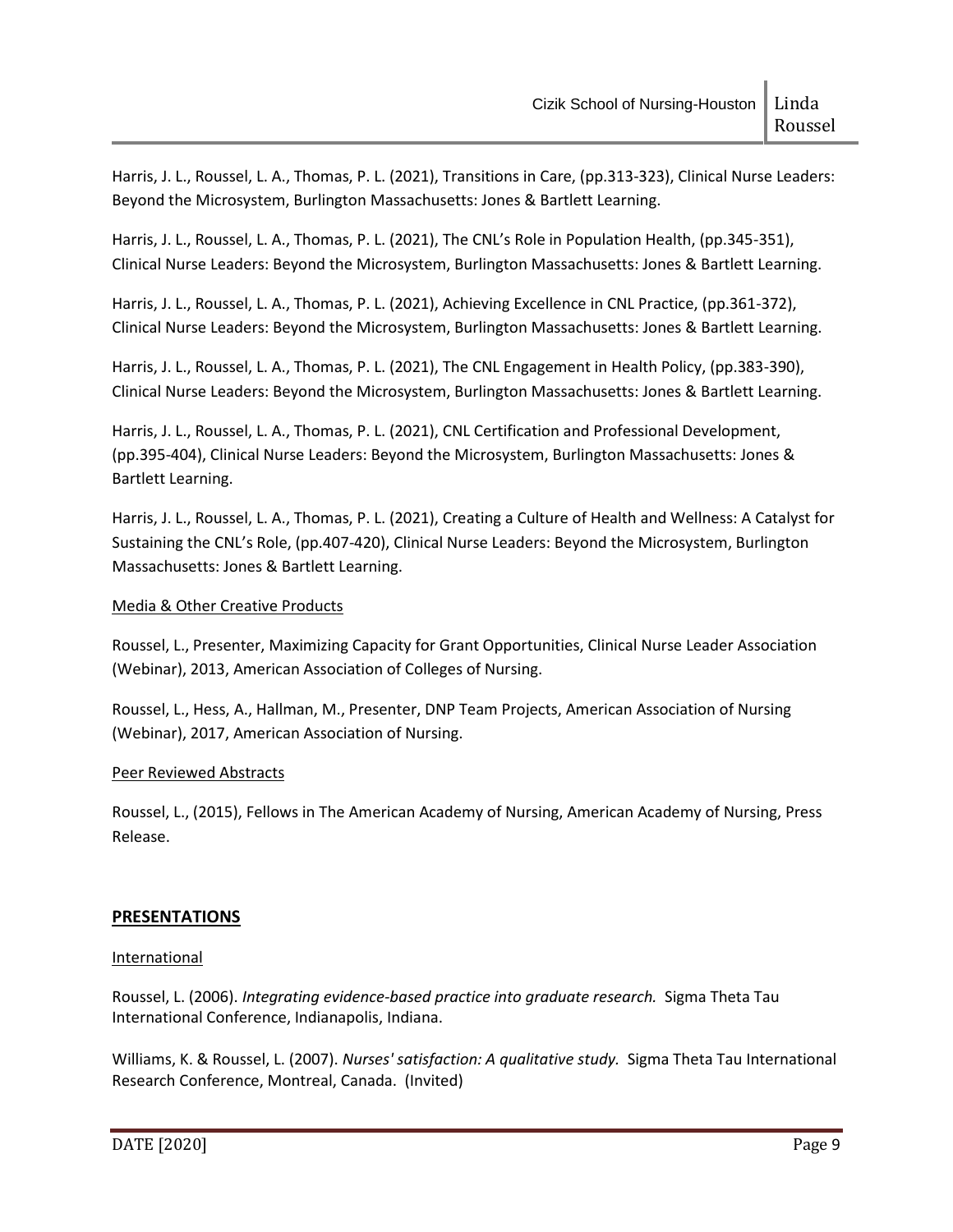Roussel, L. (2007). *Good work in nursing symposium.* Sigma Theta Tau International Research Conference, Vienna, Austria. (Invited)

Roussel, L. & Miller, J. (2009). *Good work in nursing.* International Culture Conference, Washington, District of Columbia. (Invited)

Roussel, L., Nadler, M., & Clanton, C. (2013). *Nurse-managed care for the homeless.* Transcultural Nursing Society, Albuquerque, New Mexico.

Roussel, L. & Polancich, S. (2014). *Strengthening translational science in DNP education.* Improvement Science Research Network, San Antonio, Texas.

Bender, M., Williams, M., & Roussel, L. (2016). *Who's Transforming Healthcare on Metrics that Matter.* Improvement Science Research Network, San Antonio, Texas.

Roussel, L. (2018). *Grassroots to Global; The Future of Nursing Leadership.* INARC Conference, Atlanta, Georgia.

Ivankova, N., Roussel, L., & Herbey, I. (2018). *Intersecting mixed methods with community-based action research: Implications for translating evidence-based practices and quality improvement in health.* 2018 MMIRA International Conference, Vienna, Austria.

## National

Roussel, L. (2006). *CNL: Advanced generalist role.* Alabama State Nurses Association Convention, Tuscaloosa, Alabama.

Roussel, L. (2008). *Integrating evidence into graduate curriculum.* Alabama State Nurses Association, Montgomery, Alabama. (Invited)

Roussel, L. (2009). *Leadership and change: Leadership track.* Alabama State Nurses Association Convention, Florence, Alabama.

Roussel, L. (2009). *Evidence-based practice and quality improvement.* Alabama State Nurses Association Convention, Florence, Alabama.

Roussel, L. (2009). *CNL role: Curriculum development.* 2nd Annual CNL Summit, New Orleans, Louisiana.

Roussel, L. & Dearman, C. (2009). *Project planning: DNP program update.* Drexel University Doctoral Conference, Hilton Head, South Carolina.

Roussel, L. & Pennington, S. (2009). *Evidence-based quality improvement: IRB issues.* University of Texas Health Sciences Center Summer Institute, San Antonio, Texas. (Invited)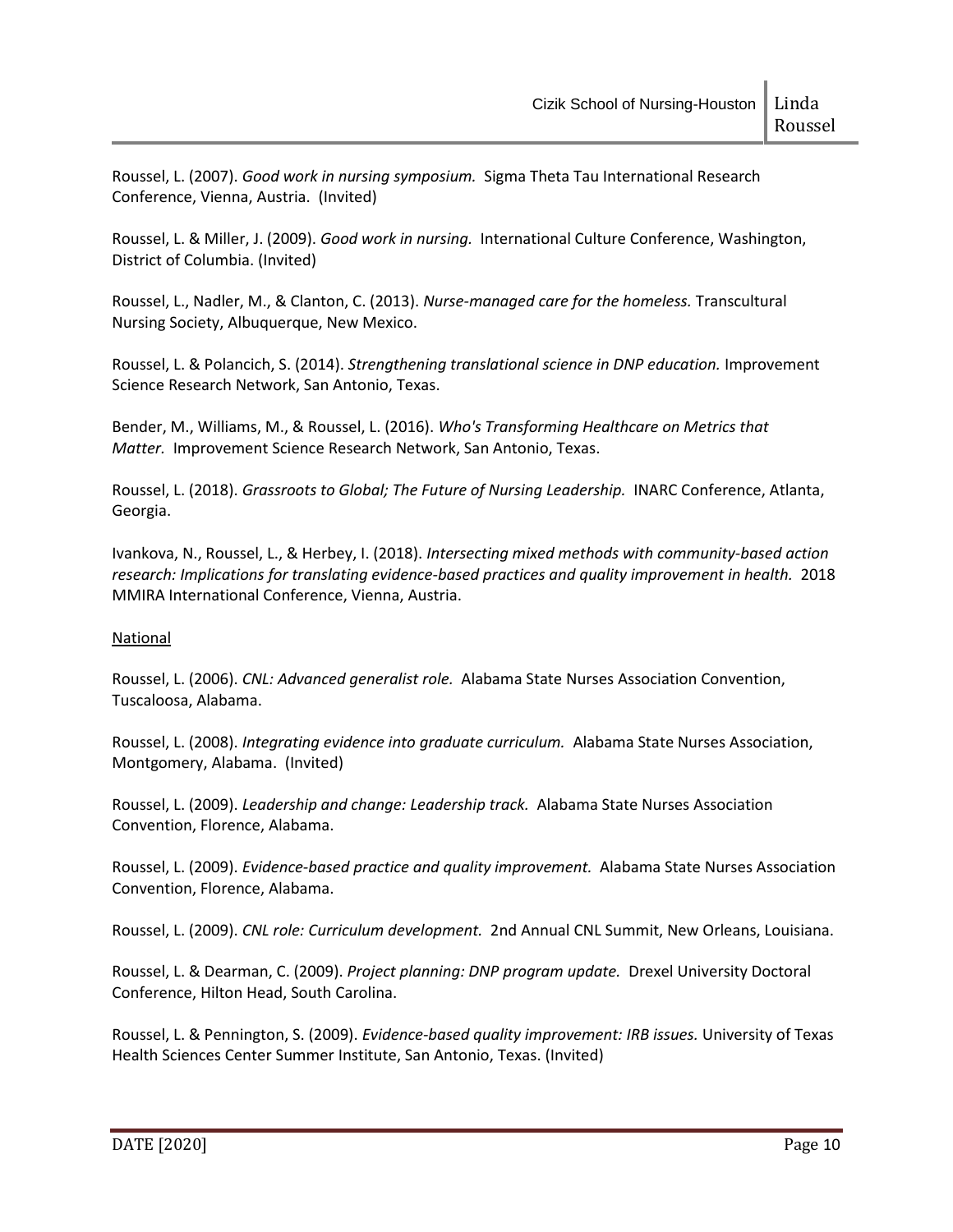Roussel, L. (2010). *CNL role: Curriculum development.* . Alabama State Nurses Association, FACES, Montgomery, Alabama. (Invited)

Roussel, L., Hall, H., & Robinson, C. (2010). *Integrating evidence-based practice in a DNP program.* 2010 University of Texas Health Sciences Center Summer Institute for Evidence-Based Practice, San Antonio, Texas.

Roussel, L. & S, B. (2010). *Academic-clinical partnerships: CNL role.* University of Alabama at Birmingham 1st Annual CNL Conference, Birmingham, Alabama.

Roussel, L., Brown, H., & Dearman, C. (2010). *CNL role: Curriculum development.* 2nd Annual Scholars' Day, Sigma Theta Tau, Zeta Gamma Chapter, Mobile, Alabama.

Roussel, L. (2010). *Clinical nurse leader.* Sustaining excellence, San Diego, California.

Roussel, L. (2010). *Clinical nurse leader: Project planning and management.* Third Annual CNL Summit, San Diego, California.

Roussel, L. (2011). *Improvement science and administrative nursing update.* American Organization of Nurse Executives, Mobile, Alabama.

Roussel, L. & Gringsby, K. (2011). *State of the science of nursing administration graduate programs.* American Association of Colleges of Nursing Master's Conference, Scotssale, Arizona.

Roussel, L., Harris, J., & Wilkinson, S. (2011). *Engaging CNL students during the project planning process.* CNL Summit, Miami, Florida.

Roussel, L., Harris, J., & Wilkinson, S. (2011). *Engaging CNL students during the project planning process.* CNL Summit, Miami, Florida.

Roussel, L. (2011). *Engaging students in nurse-managed care.* National Nurse Centered Care, San Antonio, Texas. (Invited)

Roussel, L. (2012). *Clinical nurse leader: Looking forward.* University of San Francisco 5th Annual CNL Conference, San Francisco, California. (Invited)

Roussel, L. (2012). *Clinical nurse leader update.* American Association of Colleges of Nursing, San Antonio, Texas. (Invited)

Roussel, L. (2012). *Clinical nurse leader: Historic perspective.* Hunter-CUNY Clinical Nurse Leader Conference, New York, New York. (Invited)

Roussel, L. & Robinson, C. (2012). *Clinical nurse leader immersion experience and project development.* American Association of Colleges of Nursing Clinical Nurse Leader Summit, Tampa, Florida.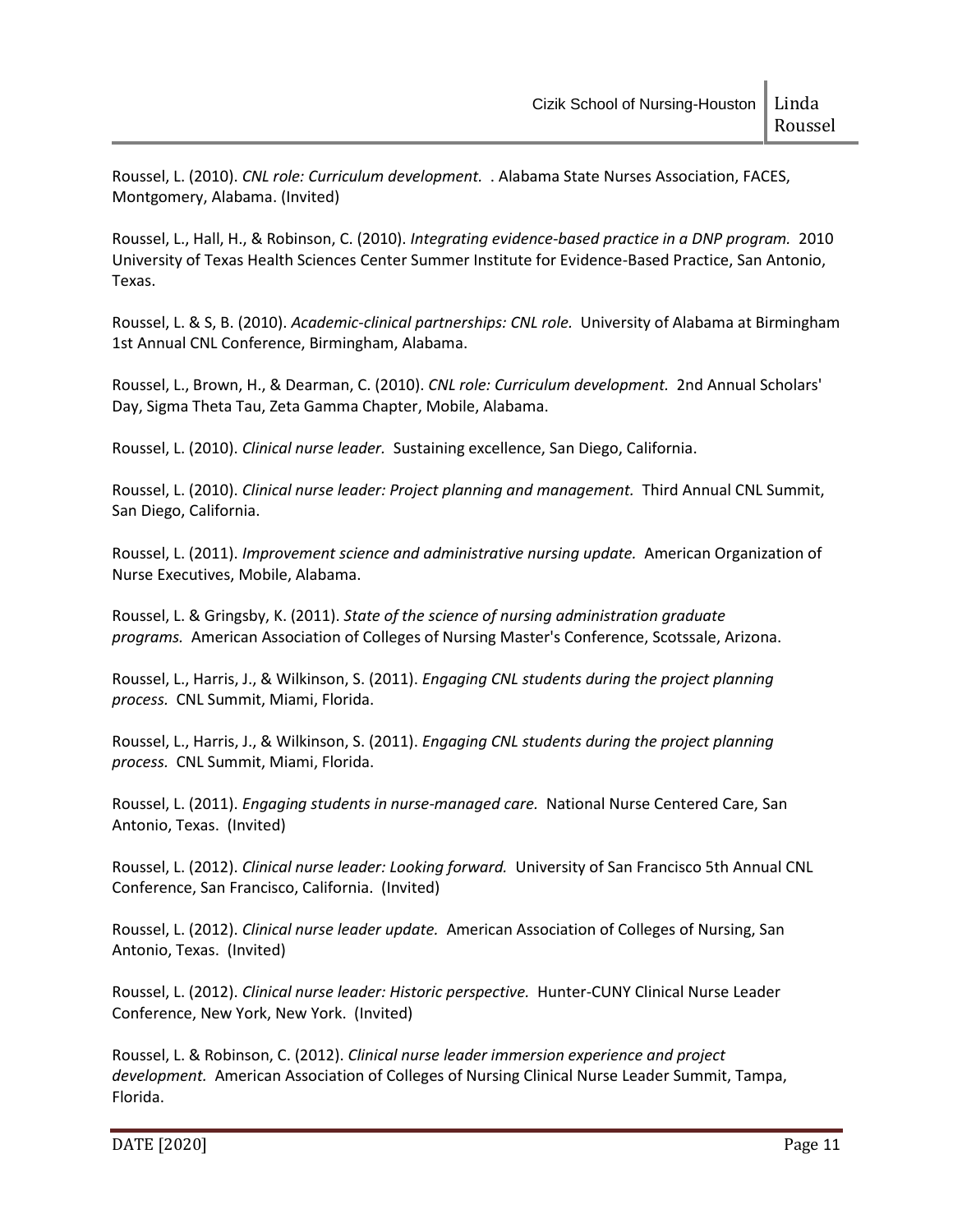Roussel, L. (2013). *CNL in frontline engagement.* CNL Summit 2013, New Orleans, Louisiana. (Invited)

Roussel, L. (2013). *Critical appraisal skills for CNLs.* CNLA Research Symposium, New Orleans, Louisiana. (Invited)

Roussel, L. (2013). *Transitioning CNLs to DNPs.* CNL Summit 2013, New Orleans, Louisiana. (Invited)

Roussel, L. (2013). *Transitioning CNLs to DNPs. Masters Education Conference.* MCN, Orlando, Florida. (Invited)

Roussel, L., Jukkala, A., & Hites, L. (2014). *CNL perceptions of CNL role.* American Association of College of Nursing, Anaheim, California.

Polancich, S. & Roussel, L. (2014). *Engaging frontline staff on unit based competencies.* Quality Safety in Nursing Education, Baltimore, Maryland.

Roussel, L. & Hallman, M. (2017). *DNP Team Projects.* American Association of Colleges of Nursing Doctoral Conference, Cornando, California.

Roussel, L., Noles, K., Barber, R., Mestas, L., Salas, S., & Coiner (2017). *CNL State Initiative.* . American Association of Colleges of Nursing, Atlanta, Georgia.

Roussel, L., & Garbee, J. (2019). *Implementation Science and Implications for DNP Education and Projects.* ALSN National Conference, Atlanta Georgia.

Mancuso, P., Roussel, L., & Spencer, B. (2019). *Creating Synergy: DNP perceptions of future PhD education.* American Association of Colleges of Nursing. 2019 Doctoral Educational Conference, San Diego, California. (Invited)

Garber, J., Zellefrow, C. G., Guthrie, S., & Roussel, L. (2019). *National Survey of DNP Programs commonalities and differences in the implementation of the DNP Project.* AACN Doctoral Conference, Coronado, California. (Invited)

Ivankova, N. V., Roussel, L., Herbey, I. I., Anderson, J. L., & Kim, D. H. (2019). *Role and value of mixed methods research in optimizing translational science.* Third Mixed Methods Research in the Caribbean Conference, St. Augustine, Florida.

Garbee, J., & Roussel, L. (2020). *DNP Education and Project: Ongoing research and best practices.* AACN Doctoral Conference. Naples, FL.

Ivankova, N.V., Herbey, I.I., Anderson, J.L., Kim, Dae H., & Roussel, L. (2020, June). *Optimizing translational science: Role and value of mixed methods research.* Poster accepted for presentation at 2020 Academy Health Annual Research Meeting, Boston, MA. (Conference canceled because of COVID-19).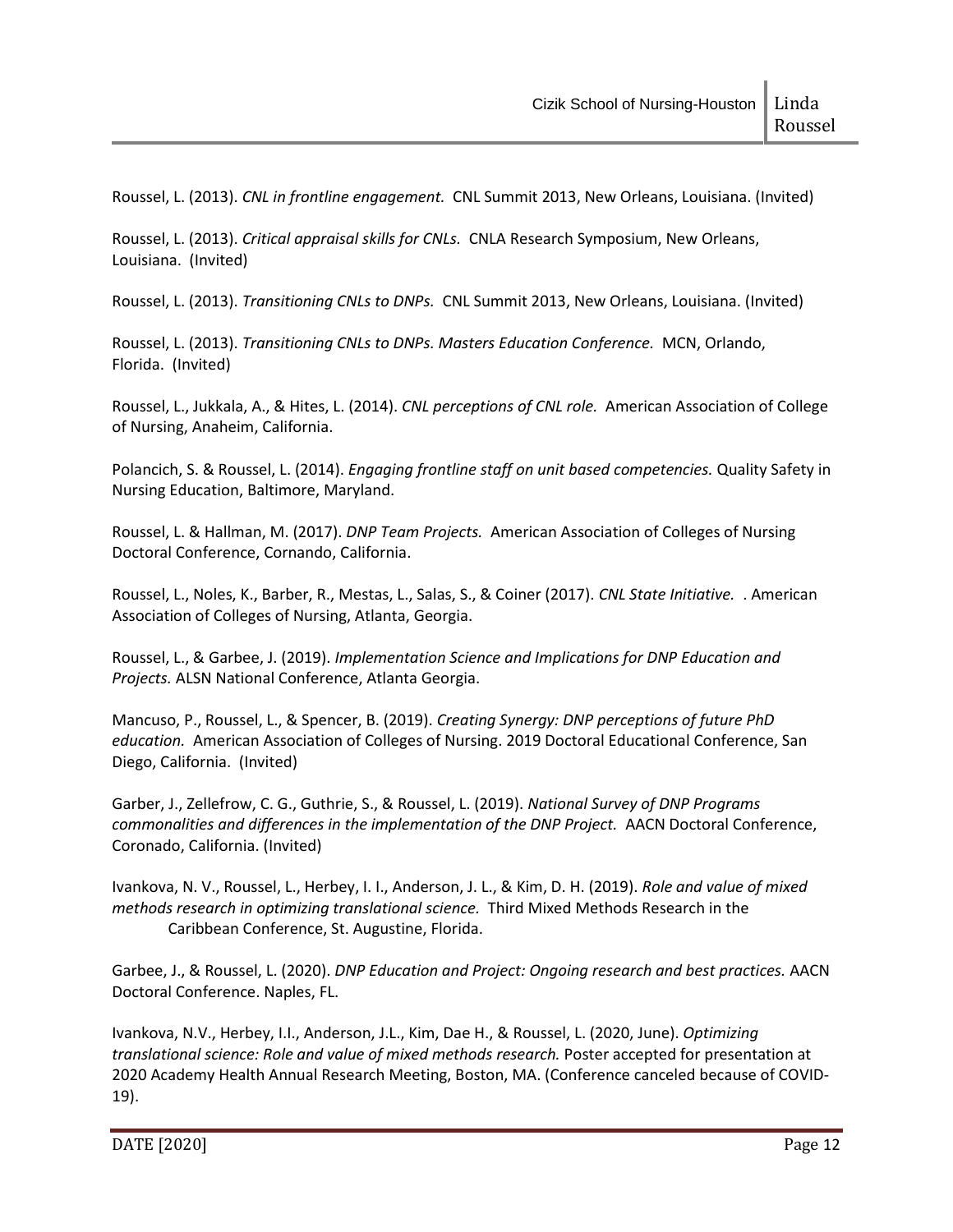## Regional/State

Roussel, L. (2008). *Healthy lifestyles and health promotion.* Annual Women's Update, Office of Women's Health, Alabama Department of Public Health, Montgomery, Alabama.

Roussel, L. (2008). *Healthy lifestyles and health promotion.* New Leaf Program, Train the Trainer, Office of Women's Health, Alabama Department of Public Health, Mobile, Alabama. (Invited)

Roussel, L. (2009). *Healthy lifestyles and health promotion.* New Leaf Program, Train the Trainer, Office of Women's Health, Alabama Department of Public Health, Mobile, Alabama.

Roussel, L. (2009). *Healthy lifestyles and health promotion.* Annual Women's Update, Office of Women's Health, Alabama Department of Public Health, Birmingham, Alabama.

Roussel, L. (2010). *Leadership and the age of complexity.* Alabama State Nurses Association Convention, Mobile, Alabama.

Roussel, L., Faulk, D., Rhodes, M., Morrison, R., & Parker, F. (2010). *Educator panel.* Alabama State Nurses Association Convention, Mobile, Alabama.

Roussel, L. & Gobble, J. (2010). *Pain management: Patient and nurses' perception.* University of South Alabama Medical Center Evidence-based Practice Committee, Mobile, Alabama.

Roussel, L. (2011). *Improvement science: The state of the science.* RN Research Network, University of South Alabama Medical Center and College of Nursing, Mobile, Alabama. (Invited)

Roussel, L. (2012). *Managing and leading in times of uncertainty.* Leadership Academy, Alabama State Nurses Association, Montgomery, Alabama. (Invited)

Roussel, L. (2014). *Fostering academic-clinical partnerships.* Southern Excellence in Nursing Consortium, Mobile, Alabama.

Roussel, L. (2014). *Engaging frontline workers in quality and safety.* Southern Excellence in Nursing Consortium, Mobile, Alabama.

Local

Roussel, L. (2008). *Healthy lifestyles and health promotion.* Healthy lifestyles and health promotion. Brain Injury Support Group, Mobile, Alabama.

Roussel, L. (2009). *Body works: Training the trainer.* Center for Healthy Communities, University of South Alabama, Mobile, Alabama. (Invited)

Roussel, L. (2009). *New leaf training.* Providence Hospital, Mobile, Alabama. (Invited)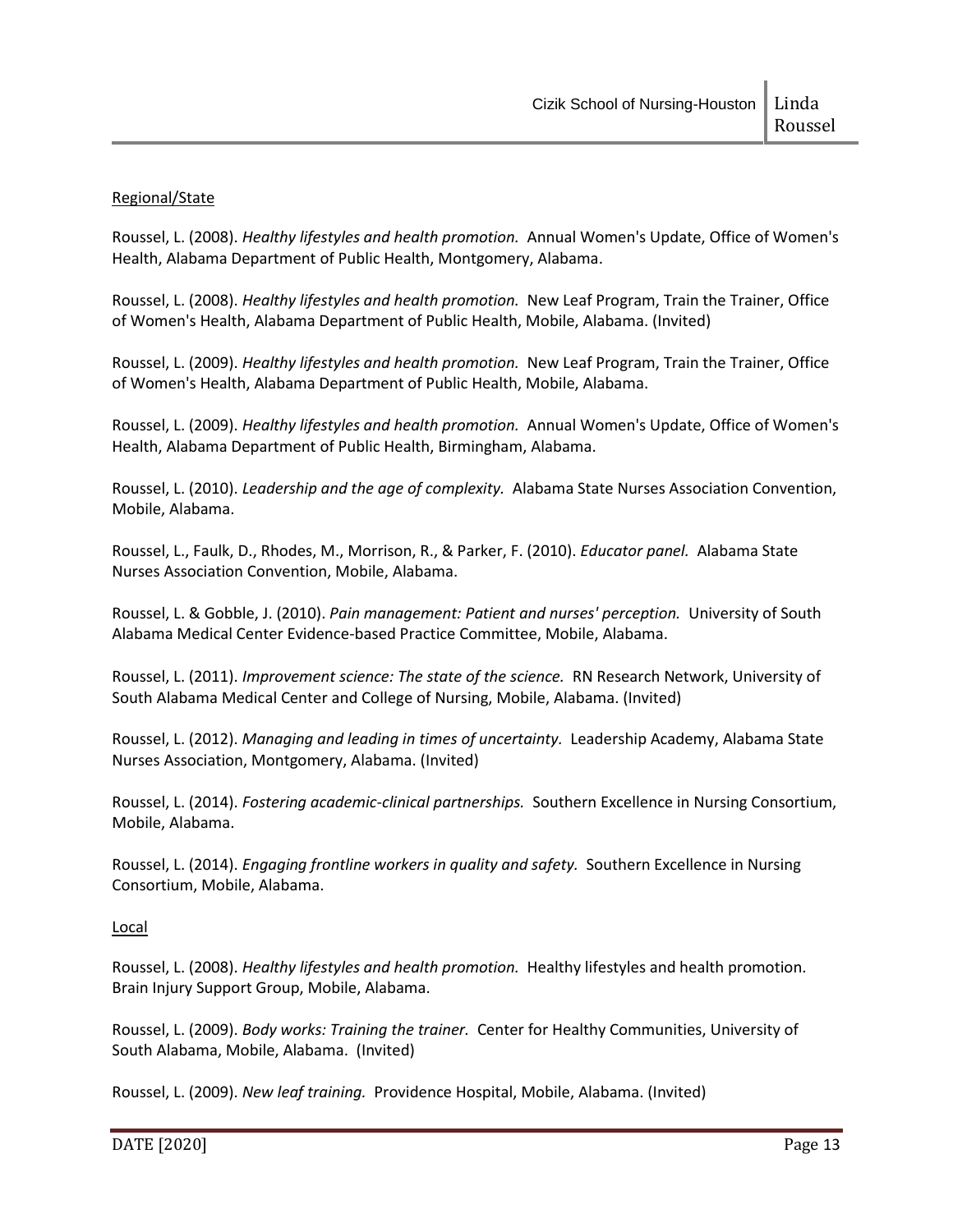Roussel, L. (2009). *Healthy lifestyles and health promotion: Heart truth.* Foley Day Program, Foley, Alabama. (Invited)

Gobble, J. & Roussel, L. (2009). *Pain management: Patient and nurses' perception.* American Organization of Nurse Executives, Mobile, Alabama.

Roussel, L. (2010). *Heart health in the Holy Land.* Bay Area Women's Coalition, Trinity Gardens, Mobile, Alabama.

Gobble, J. & Roussel, L. (2010). *Pain management: Patient and nurses' perception.* University of South Alabama Medical Center, Sigma Theta Tau Zeta Gamma Chapter Meeting, Mobile, Alabama.

Roussel, L. (2011). *Heart health in the Holy Land.* Bay Area Women's Coalition, Trinity Gardens, Mobile, Alabama. (Invited)

## **PROFESSIONAL SERVICE**

#### **Consultations**

| <b>SELU School of Nursing</b>                                    | Hammond, LA      | <b>Executive Administration Track</b>       | 2007      |
|------------------------------------------------------------------|------------------|---------------------------------------------|-----------|
| <b>George Mason University</b>                                   | Fairfax, VA      | <b>Executive Nurse Administration Track</b> | 2009-2010 |
| <b>UAB School of Nursing</b>                                     | Birmingham, AL   | Clinical Nurse Leader Program               | 2010      |
| <b>WU School of Nursing</b>                                      | Topeka, KS       | Clinical Nurse Leader Program               | 2010      |
| RMU of Health Professions                                        | Provo, UT        | Doctor of Nursing                           | 2011-2012 |
| <b>Columbia College of Nursing</b>                               | Milwaukee, WI    | Clinical Nurse Leader Program               | 2012      |
| <b>HB School of Nursing</b>                                      | New York, NY     | Clinical Nurse Leader Program               | 2012      |
| <b>Foundry Clinic</b>                                            | Birmingham, AL   | <b>Clinic Management</b>                    | 2013-2016 |
| <b>LSU School of Nursing</b>                                     | New Orleans, LA  | Clinical Nurse Leader Program               | 2018      |
| Samanpazari                                                      | Ankara, Turkey   | <b>Nursing Administration Program</b>       | 2018      |
| <b>Grand Valley University</b>                                   | Grand Rapids, MI | Doctor of Nursing Practice and CNL Program  | 2019      |
| Mount Mercy University, Martin-<br>Herold College of Nursing and | Cedar Rapids, IA | Doctor of Nursing Practice Program          | 2020      |

## Professional Service

Health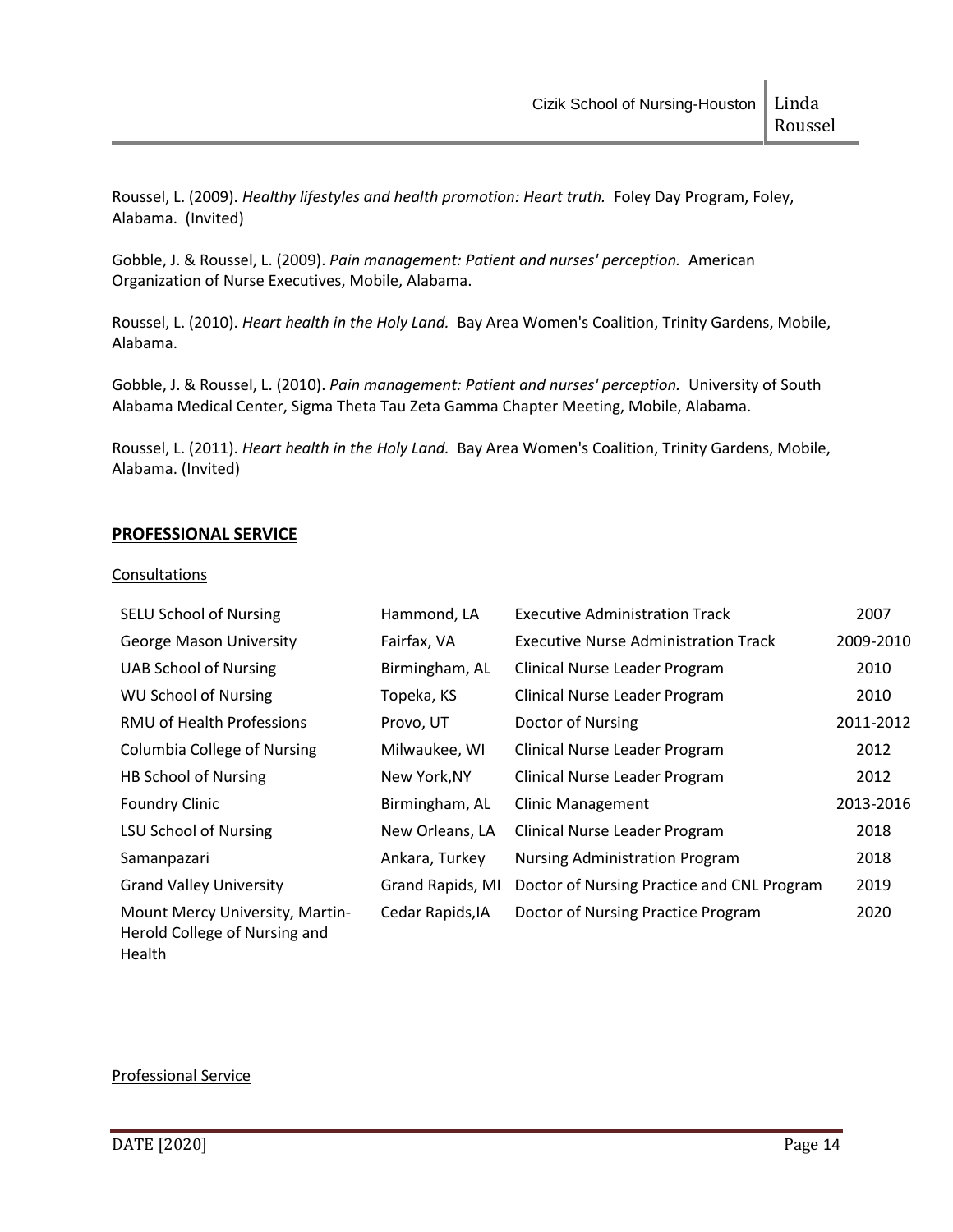Cizik School of Nursing-Houston | Linda Roussel

| LSU HSC School of Nursing                | <b>Graduate Faculty Committee</b>            | 1996-2001 |
|------------------------------------------|----------------------------------------------|-----------|
| LSU HSC School of Nursing                | Admissions and Progression, Graduate Faculty | 1996-2001 |
| LSU HSC School of Nursing                | <b>DNS Dissertation Committee</b>            | 1996-2004 |
| LSU HSC School of Nursing                | Graduate Curriculum Committee                | 1997      |
| LSU HSC School of Nursing                | Admin. and Program Task Force                | 1997      |
| LSU HSC School of Nursing                | <b>Distance Learning Task Force</b>          | 1997-2001 |
| Alabama Dept. of Public Health           | Advisory Council Office of Women's Health    | 2005-2018 |
| Case Mgmt. Commission Center             | <b>Certified Case Manager</b>                | 2005-2018 |
| <b>American Nurses Credentialing</b>     | <b>Certified Nurse Executive</b>             | 2005-2018 |
| Assn. of Rehab Registered Nurses         | <b>Certified Rehabilitation Nurse</b>        | 2005-2018 |
| LSU HSC School of Nursing                | <b>Tenure and Promotion</b>                  | 2008-2011 |
| LSU HSC School of Nursing                | <b>Faculty Awards Committee</b>              | 2008-2011 |
| <b>Clinical Nurse Leader Association</b> | Faculty/Academic Representative              | 2009-2018 |

# Professional Memberships

| <b>American Nurses Association</b>                    | Member    | 1973-Present |
|-------------------------------------------------------|-----------|--------------|
| University of Southern Mississippi Alumni Association | Member    | 1977-Present |
| Phi Beta Kappa                                        | Member    | 1977-Present |
| New Orleans American Organization of Nurse Executives | Member    | 1996-2001    |
| Sigma Xi Scientific Research Society                  | Member    | 1996-Present |
| <b>Association of Rehabilitation Nurses</b>           | Member    | 1996-Present |
| Sigma Theta Tau, Epsilon Nu Chapter                   | Member    | 1996-1999    |
| Sigma Theta Tau, Zeta Gamma Chapter                   | Member    | 1999-Present |
| Mobile and Baldwin District Nurses Association        | Member    | 1999-Present |
| <b>Gulf Coast Case Management Association</b>         | Member    | 1999-Present |
| American Association of University Women              | Member    | 1999-Present |
| Alabama State Nurses Association                      | Member    | 1999-Present |
| Alabama Organization of Nurse Executives              | Member    | 1999-Present |
| Sigma Theta Tau, Zeta Gamma Chapter                   | <b>VP</b> | 2004-2006    |
| Alabama Dept. of Public Health                        | Advisor   | 2005-2019    |
| <b>Office of Clinical Affairs and Partnerships</b>    | Member    | 2006-2006    |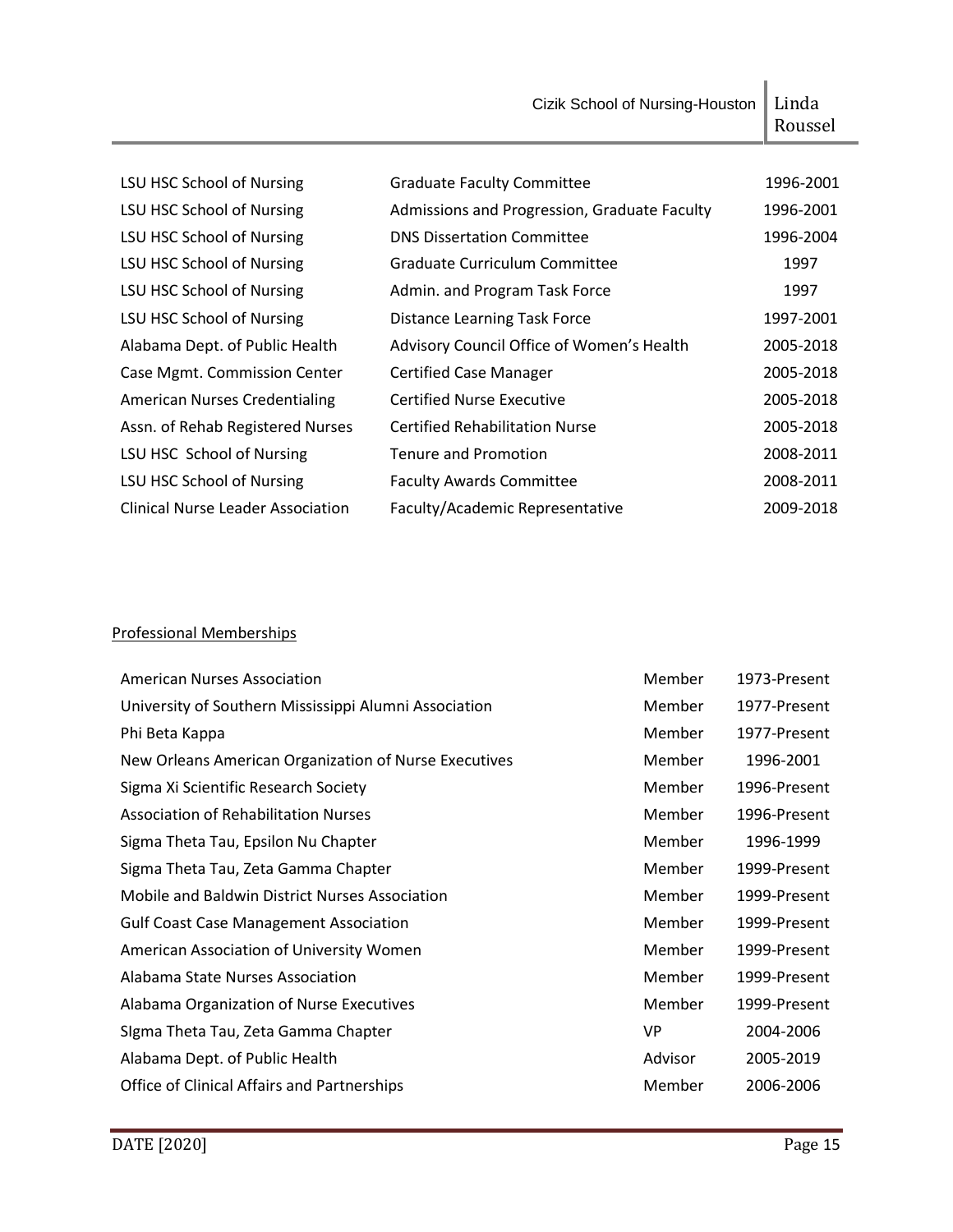|                                                          | Cizik School of Nursing-Houston | Linda<br>Roussel |
|----------------------------------------------------------|---------------------------------|------------------|
| Alabama Organization of Nurse Executives                 | Presiden                        | 2007-2009        |
| Sigma Theta Tau, Zeta Gamma Chapter                      | t                               | 2013-2018        |
| <b>Systems Nursing Research Advisory Council</b>         | Member                          | 2013-Present     |
| Birmingham Organization of Nurse Leaders                 | Member                          | 2013-Present     |
| Improvement Science Research Network                     | Member                          | 2014-2018        |
| Systems Nursing Research Council Ochsner Hospital        | Advisor                         | 2015-Present     |
| Improvement Science Research Network                     | Member                          | 2015-Present     |
| CNL Care Delivery Practice-Research Collaborative        | Member                          | 2015-Present     |
| Council of Graduate Education in Administrative Nursing  | Member                          | 2015-Present     |
| Council of Graduate Education in Admin. Nursing          | Member                          | 2015-2018        |
| <b>UAB Medical Center Steering Program</b>               | Leader                          | 2016-2018        |
| American Academy of Nursing                              | Member                          | 2016-2018        |
| Association for Leadership Science in Nursing            | Member<br>Member                | 2018-Present     |
| <b>Institutional Service</b>                             |                                 |                  |
| University of Alabama at Birmingham School of Nursing    |                                 |                  |
| Admissions, Progressions, Tenure                         | Member                          | 2013-2015        |
| Grievance                                                | Member                          | 2015-2018        |
| University of South Alabama College of Nursing           |                                 |                  |
| <b>Academic Standards</b>                                | Member                          | 2001-2018        |
| <b>Faculty Organization</b>                              | Member                          | 2001-2018        |
| Gondaflier                                               | Member                          | 2003-2013        |
| Search Committee, Psychiatric Mental Health Facility     | Member                          | 2003             |
| Faculty Organization Executive Committee-Parliamentarian | Member                          | 2004-2006        |
| <b>Career Development</b>                                | Member                          | 2004-2013        |
| <b>Doctoral Committee</b>                                | Member                          | 2007-2011        |
| <b>DNP Intensive</b>                                     | Member                          | 2007-2018        |
| Faculty and Scholarship Award Committee                  | Member                          | 2008-2011        |
| <b>Faculty Awards Committee</b>                          | Member                          | 2008-2011        |
| <b>Practice Plan</b>                                     | Member                          | 2009-2013        |
| Health Disparities Research Group                        | Member                          | 2010-2013        |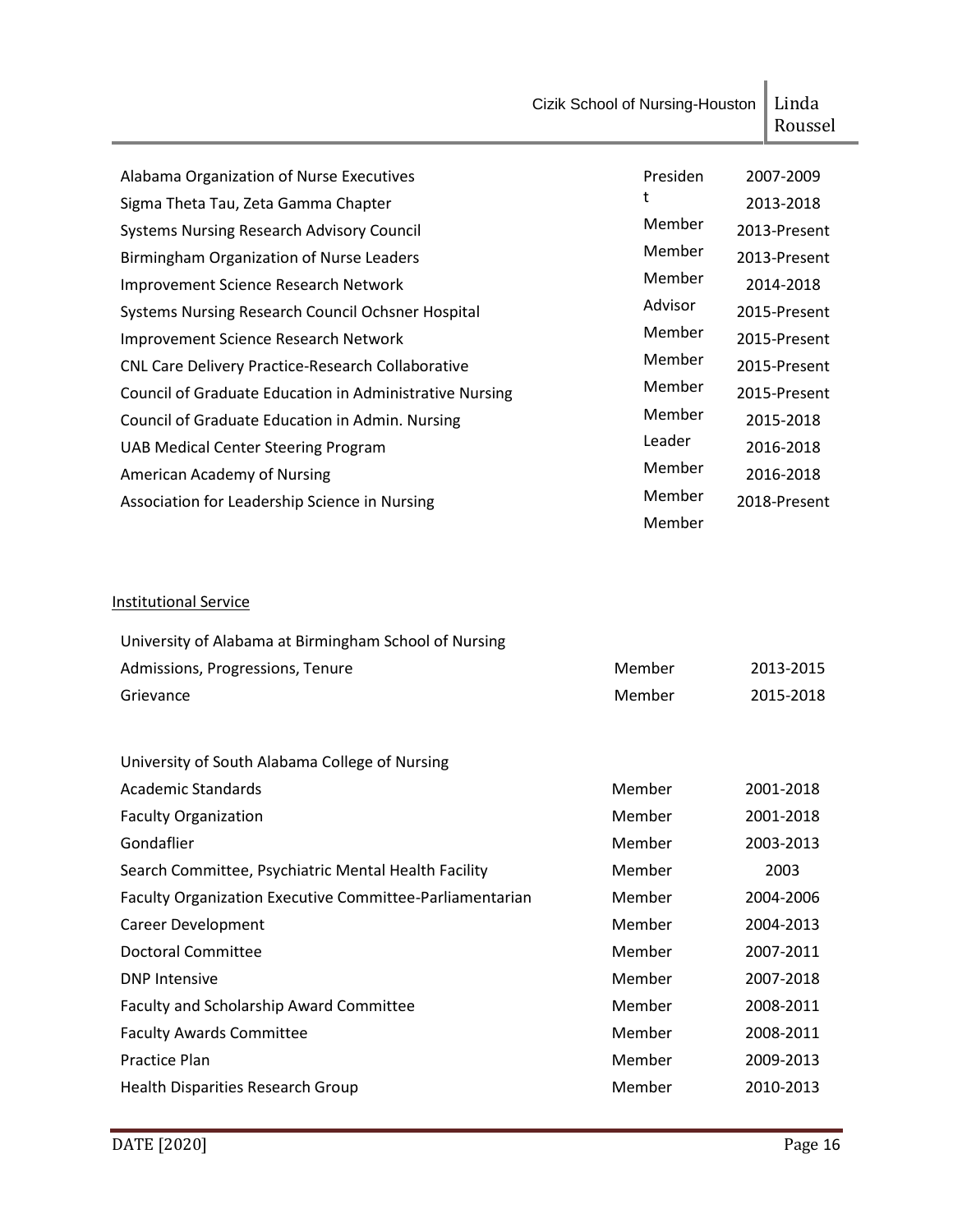|                                            | Cizik School of Nursing-Houston              | Linda<br>Roussel |
|--------------------------------------------|----------------------------------------------|------------------|
| Interprofessional Task Force<br>Curriculum | Member<br>Member                             | 2013-2015        |
| <b>Community Service</b>                   |                                              |                  |
| <b>Habitat For Humanity</b>                | Member<br>2002-2018                          |                  |
| <b>Habitat for Humanity</b>                | <b>Family Selection/Service</b><br>2002-2018 |                  |
| <b>Habitat Fundraising Board</b>           | Member<br>2007-2010                          |                  |
| 15 Place Board                             | Member<br>2007-2018                          |                  |
|                                            |                                              |                  |

# **OPTIONAL APPENDICES**

## List of Project/Thesis/Dissertation Advisees

LSU Medical Center, Paula Broussand, *Quality of Care and Quality of life in Long Term Care*, Doctor of Nursing Science, 2001, Doctor of Nursing Science Chair.

LSU Medical Center, Ruth Davis, *Staff Perception of an Organization's Culture of a Veterans Administration Hospital System*, Doctor of Nursing Science, 2002, Doctor of Nursing Science Chair.

LSU Medical Center, Robert Koch,*Quality of Life and Nurse-Managed Care in an Elderly Retirement Community*, Doctor of Nursing Science, 2002, Doctor of Nursing Science Chair.

LSU Medical Center, Troy Trosdair, *Critical Analysis of Case Managers*, Doctor of Nursing Science, 2003, Doctor of Nursing Science Chair.

LSU Medical Center, Shirley A Holt-Hill , *Stress and Coping Among Elderly African Americans*, Doctor of Nursing Science, 2004, Doctor of Nursing Science Chair.

LSU Medical Center, Shirley A Holt-Hill , *Stress and Coping Among Elderly African Americans*, Doctor of Nursing Science, 2004, Dissertation Committee Member.

LSU Medical Center, Eileen Noto, *The Meaning of Spirituality and Spiritual Nursing Care for the Individual With No Religious Affiliation*, Doctor of Nursing Science, 2006, Dissertation Committee Member.

University of Southern Alabama, D. McCollim, *Effects of a School Wellness Policy on Nutritional Intake, Physical Activity, and Parental/Teacher Satisfaction*, Doctor of Nursing Science, 2009, Doctor of Nursing Practice Scholarly.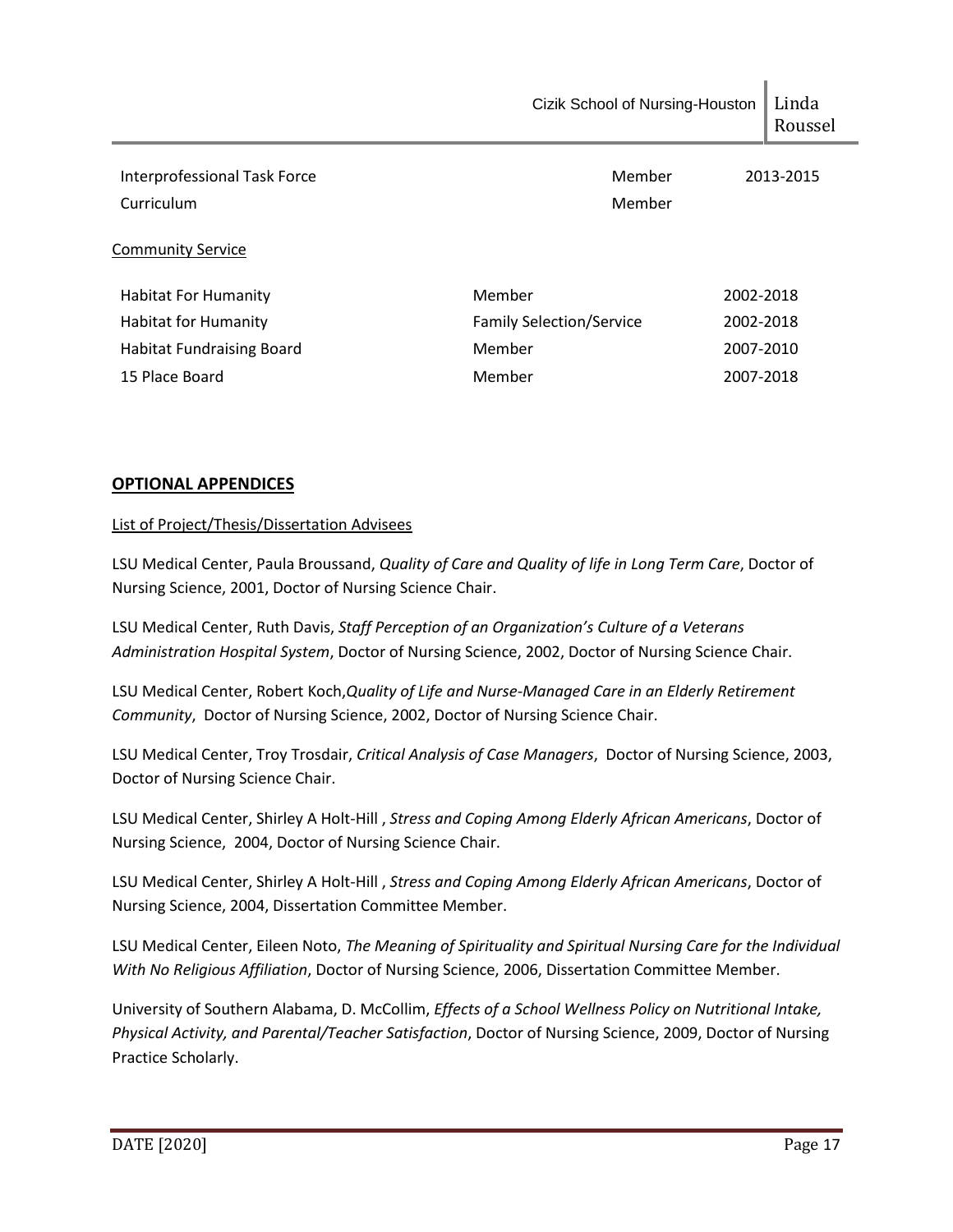University of Southern Alabama, C. Booker, *Managing Patients' Pain: Systems Change in Acute Care*, Doctor of Nursing Science, 2009, Doctor of Nursing Practice Scholarly Project Chair.

University of Southern Alabama, D. Swanzy, *The Bug Stops Here*, Doctor of Nursing Science, 2010, Doctor of Nursing Practice Scholarly Project Chair.

University of Southern Alabama, K. Walker, *Implementing a Patient-Centered Medical Home,* Doctor of Nursing Science, 2010, Doctor of Nursing Practice Scholarly Project Chair.

University of Southern Alabama, L. Arceneaux , *Open Access Colonoscopy: Systems Change in Primary Care,* Doctor of Nursing Science, 2010, Doctor of Nursing Practice Scholarly Project Chair.

University of Southern Alabama, D. Martin, *Health Literacy in Medication Adherence With the Elderly,*  Doctor of Nursing Science, 2010, Doctor of Nursing Practice Scholarly Project Chair.

University of Southern Alabama, C. Stowe-Byrd, *Reducing Cervical Cancer Risk: Increasing Access to Screening*, Doctor of Nursing Science, 2010, Doctor of Nursing Practice Scholarly Project Chair.

University of Southern Alabama, D. Berger, *Transforming Louisiana NPs Collaborative Agreement,*  Doctor of Nursing Science, 2011, Doctor of Nursing Practice Scholarly Project Chair.

Rocky Mountain University of Health Professions, A. Longo, *Direct Care Registered Nurse Perceptions of the Healthy Work Environment,* PhD, 2011, PhD Dissertation Committee Chair.

Walden University, Lynn Pearson, *Clinical Preceptor, Nurse Informatics Role for Nursing Informatics Student,* Preceptor, 2011, Academic Mentor.

Rocky Mountain University of Health Professions, E. M. Hermann, *Heart Transplant: The Lived Experience Immediately Following Surgery*, PhD, 2012, PhD Dissertation Committee Chair.

Tulane University School of Public Health and Tropical Medicine, M. T. Phillips, *Historical Technology Utilization and Intended Behaviors of Neonatal Intensive Care Unit (NICU) Nurse Staff Towards Electronic Health Records as a Predictor of Future Technology Utilization Acceptance*, PhD, 2012, PhD Dissertation Committee Chair.

University of Alabama, Gwendolyn L. Pernell, *The Measurement of Confidence in Difficult*  Communication in New Graduate Nurses and the Refinement of Residency Course, Doctor of Nursing Practice, 2014, Doctor of Nursing Practice Scholarly Project Chair.

University of Alabama, Laura Lowe, *Implementation of Follow-up Calls to Reduce 30 Day Readmissions,*  Doctor of Nursing Practice, 2014, Doctor of Nursing Practice Scholarly Project Committee Member.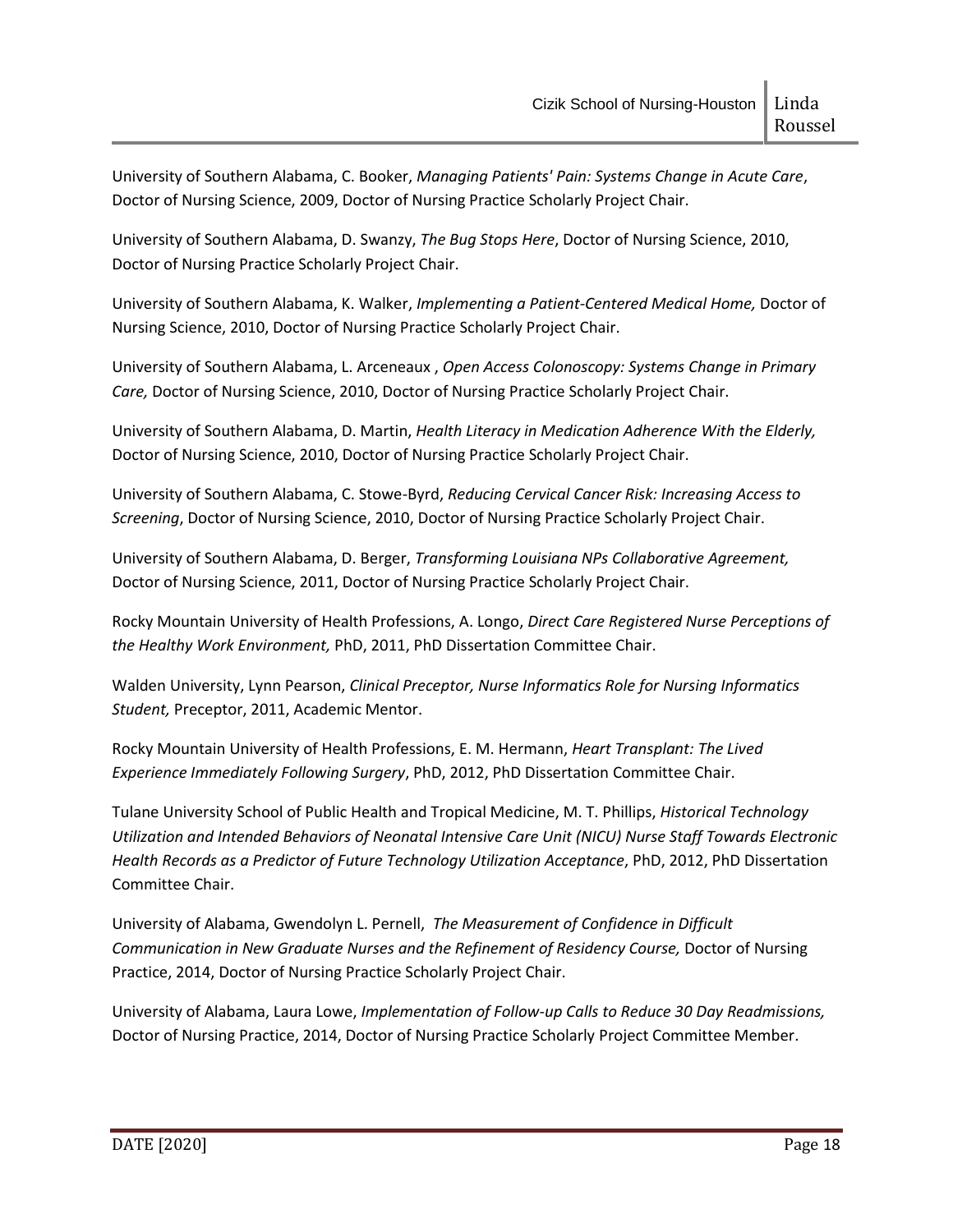University of Alabama, Jonathan W. Reed, *Is There a Difference in Post-op Pain Control Comparing a Single Shot Nerve Stimulated Femoral Nerve Block to a Single Shot Ultrasound Guided Femoral Nerve Block?*, Doctor of Nursing Practice, 2015, Doctor of Nursing Practice Scholarly Project Chair.

University of Alabama, Sara Sears Rogers, *Improving Antibiotic Utilization in Long-term Care*, Doctor of Nursing Practice, 2015, Doctor of Nursing Practice Scholarly Project Chair.

University of Alabama, Jennifer Nicholson Sasser, *Improving Unit Quality Metrics Through Analysis of the Current State of the Discharge Planning Process for VAD Patients*, Doctor of Nursing Practice, 2015, Doctor of Nursing Practice Scholarly Project Chair.

University of Alabama, Sherri H. Friedrich, *Rapidly Improving Stroke Symptoms: To treat or not to treat,*  Doctor of Nursing Practice, 2015, Doctor of Nursing Practice Scholarly Project Chair.

University of Alabama, Kimberlee Stanton Mitchell, *LACE Scores: How do They Differ in Two Subsets of Heart Failure Patients?,* Doctor of Nursing Practice, 2015, Doctor of Nursing Practice Scholarly Project Chair.

University of Alabama, Peter Lindquist, DNP project was to determine the positive impact that executive rounding at discharge has on the patient's and family's experience during a stay in an acute care hospital*,* UAB Intensive award winning poster*,* 2015, Doctor of Nursing Practice Scholarly Project Chair.

University of Alabama, Quinton Ming, DNP project identified the need to develop a Heart Failure Cline in the emergency department to reduce admissions and readmissions, 2015, Doctor of Nursing Practice Scholarly Project Chair.

Louisiana State University Medical Center, Jennifer Manning, *The Influence of Nurse Manager*  Leadership Style on the Perception of Staff Nurse Structural Empowerment, Doctor of Nursing Practice, 2015, Doctor of Nursing Dissertation Committee Chair.

University of Alabama, Grace Grau, *Differences in Time to Diagnosis and Time to Treatment Between Women Presenting With Chest Pain Compared to Those Presenting With Non-traditional Symptoms of Myocardial Ischemia,* Doctor of Nursing Practice, 2015, Doctor of Nursing Practice Scholarly Project Chair.

University of Alabama, Ashton Annice Tureaud, *HPV Education and Clinic Systems Improvement in the College Health Setting,* Doctor of Nursing Practice, 2015, Doctor of Nursing Practice Scholarly Project Chair.

University of Alabama, Sarah Marie Brawner, *Does a Scripted Educational Handout Increase Influenza Vaccine Acceptance Rate?,* Doctor of Nursing Practice, 2015, Doctor of Nursing Practice Scholarly Project Chair.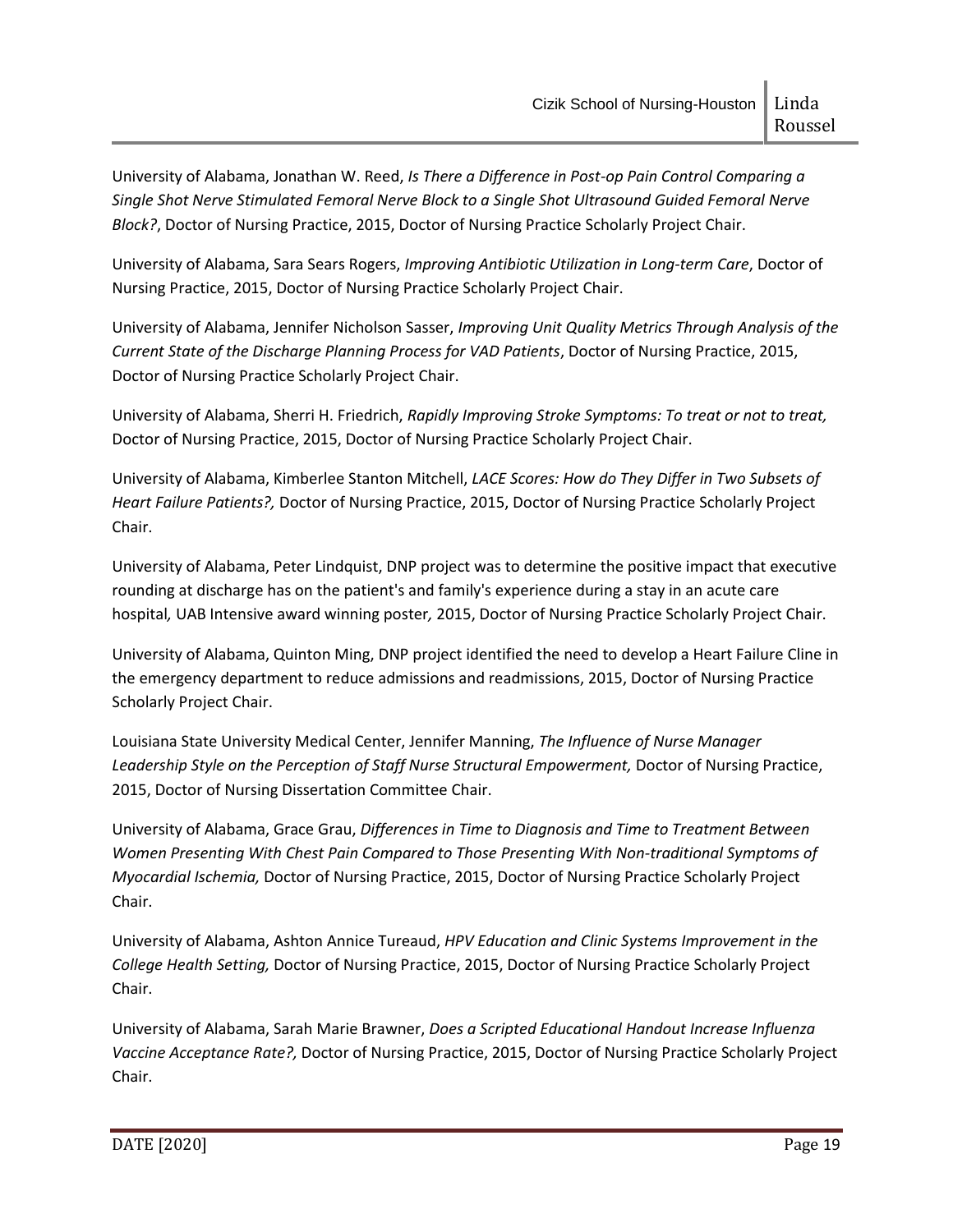University of Alabama, Sheri Sullins Buckley, *Evaluation of the Implementation of Audiometric Hearing Screenings in Well Child Exams for School Aged Children: A Retrospective Chart Review ,* Doctor of Nursing Practice, 2015, Doctor of Nursing Practice Scholarly Project Chair.

University of Alabama, lje E. Ofodile, *Assessing the Rate of Provider Adherence to American Diabetes Association Standards of Care for Adults with Type II Diabetes,* Doctor of Nursing Practice, 2015, Doctor of Nursing Practice Scholarly Project Chair.

University of Alabama, Gary Boutwell, *Point-of-care Electronic Prompts for Improving Compliance With Quality Improvement Measures: Helpful or Not?,* Doctor of Nursing Practice, 2015, Doctor of Nursing Practice Scholarly Project Chair.

University of Alabama, John Zitzelberger, *Correlation Between Provider Computer Experience and Accuracy of Electronic Anesthesia Charting,* Doctor of Nursing Practice, 2016, Doctor of Nursing Practice Scholarly Project Chair.

University of Alabama, Nikita Kapur, *Knowledge and Recognition of Sepsis and National Early Warning Score Charting System for Oncology Nurses,* Doctor of Nursing Practice, 2016, Doctor of Nursing Practice Scholarly Project Chair.

University of Alabama, Shara Viles, *Identify Barriers to Implementation of an Early Mobility Protocol in MICU*, Doctor of Nursing Practice, 2016, Doctor of Nursing Practice Scholarly Project Chair.

University of Alabama, Cassandra Krumplemann, *A Comparison of the Top Three Current Evidence Based Fibromyalgia Practice Guidelines in the United States and Canada: The AGREE II User Guideline Review*, Doctor of Nursing Practice, 2016, Doctor of Nursing Practice Scholarly Project Chair.

University of Alabama, Duygu Hicdurmaz , Scheduled to provide academic experiences for Turkey scholar on translational science, Post-Doc, 2016, Academic Mentor.

University of Alabama, Handan Boztepe, Scheduled to provide academic experiences for Turkey scholar on translational science, Post Doc, 2016, Academic Mentor.

University of Alabama, Joseph White, Faculty Colleagues, Mentoring faculty in translational courses in the DNP program*,* 2017, Academic Mentor.

University of Alabama, Douglas Stephens, *To Develop an Early Referral System for Palliative Care for the MICU Patient,* Doctor of Nursing Practice, 2017, Doctor of Nursing Practice Scholarly Project Chair.

University of Alabama,Vera George, Refining her DNP Project Plan to address homeless population Emergency Department visits and discharge dispositions*,* Doctor of Nursing Practice Project Team, 2017, Doctor of Nursing Practice Scholarly Project Chair.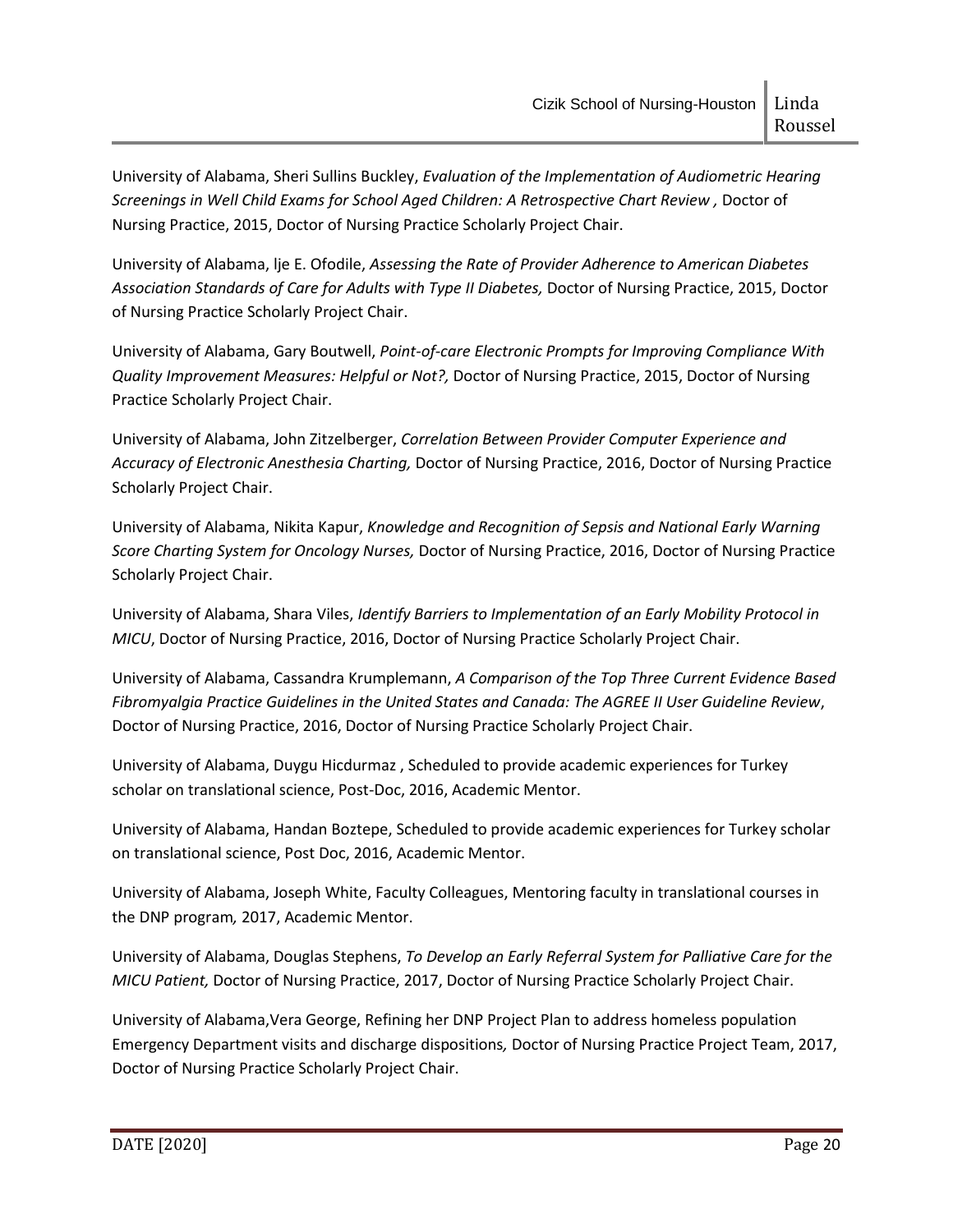University of Alabama, Irene Benson, *Refining her* DNP Project Plan to address homeless population Emergency Department visits and discharge dispositions*,* Doctor of Nursing Practice Project Team, 2017, Doctor of Nursing Practice Scholarly Project Chair.

University of Alabama, Dr. Henri Brown, Development and teaching of CNL courses and NU414, 2018, Academic Mentor.

University of Alabama, Dr. Anita King, Development and teaching of NU 414*,* 2018, Academic Mentor.

University of Alabama, Dr. Tracey Taylor Overholts, *Development and teaching of NUR 608 Evidence-Based Nursing and Quality Improvement,* 2018, Academic Mentor.

Rocky Mountain University of Health Professions, K. I. Jett, *Voices From the Bedside: Nurses' perspectives of the Work Environment*, PhD, 2018, PhD Dissertation Committee Member.

Louisiana State University Health and Sciences Center, J. Manning, *Nurse Leadership,* Doctor of Nursing Practice, 2015, Doctor of Nursing Dissertation Committee Member.

University of Alabama, Dr. Susan Patton*, Mentoring faculty for course content in translational science,*  2018, Academic Mentor.

University of Alabama, Kristen Noles, Revision of clinical and didactic courses in the CNL program, 2018, Academic Mentor.